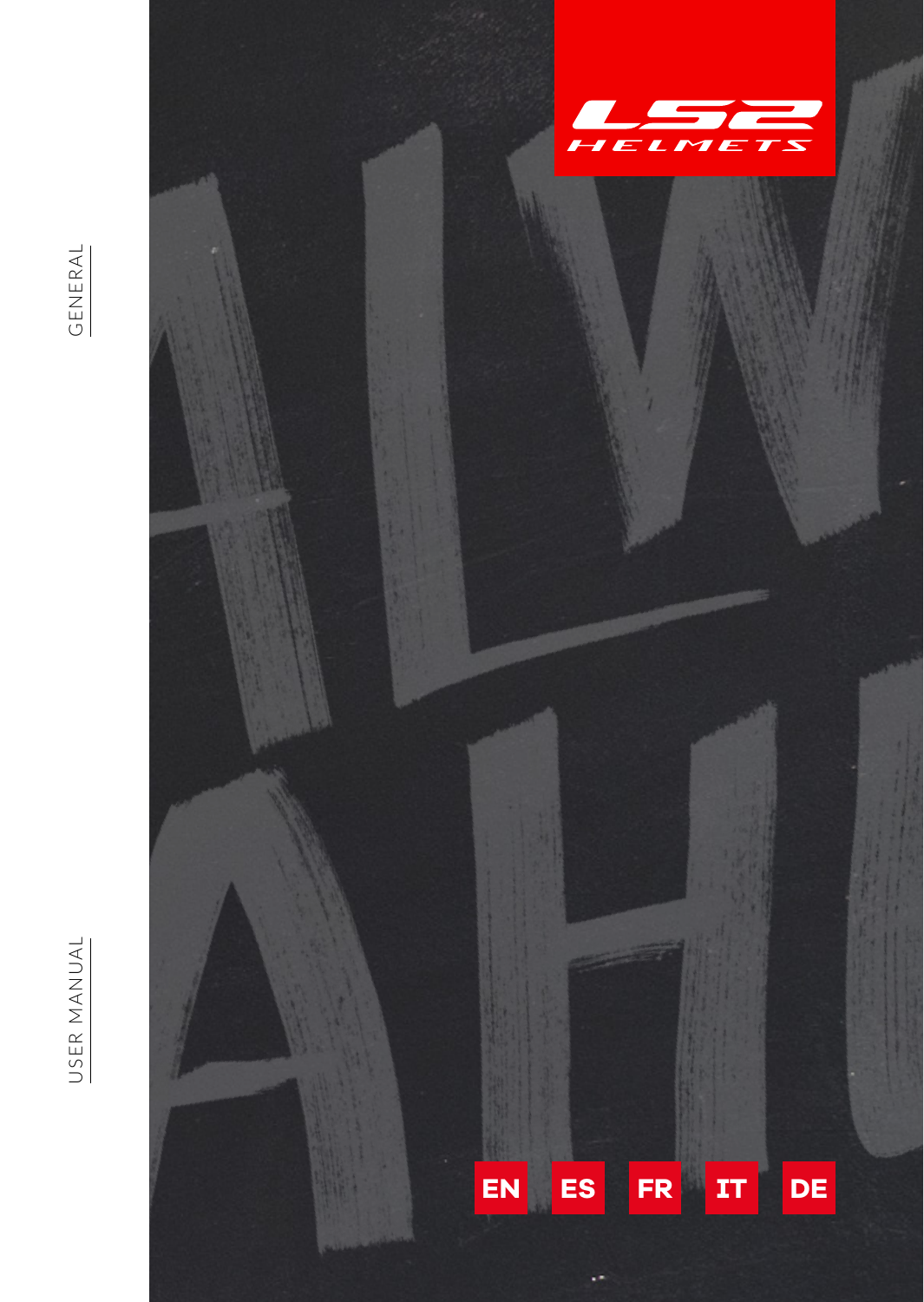# **USER MANUAL**

# **SIZES**

Measure your head size: wrap a measuring tape around your head 2.5 cm above your eyebrows. This will establish the longest measurement around your head.



ADULT CIRCUMFERENCE XXS 51 – 52 cm XS 53 – 54 cm  $55 - 56$  cm M 57 – 58 cm L 59 – 60 cm XL 61 – 62 cm  $XXL$  63 – 64 cm 3XL 64 – 65 cm MINI CIRCUMFERENCE S 47 – 48 cm M 49 – 50 cm L  $51 - 52$  cm XL 53 – 54 cm

Congratulations on purchasing your new LS2 helmet. Please read these instructions carefully before using it. This manual of care and use instructions has information which will help you to obtain maximum protection from your helmet as well as extend its usable life.

All our products are the result of the most advanced research in terms of active safety and design. The highest level of aerodynamics and comfort will offer you the best performance on the road. Whatever type you choose (leisure, tourism or sport), one of the LS2 helmets will surely be the best solution for your active protection.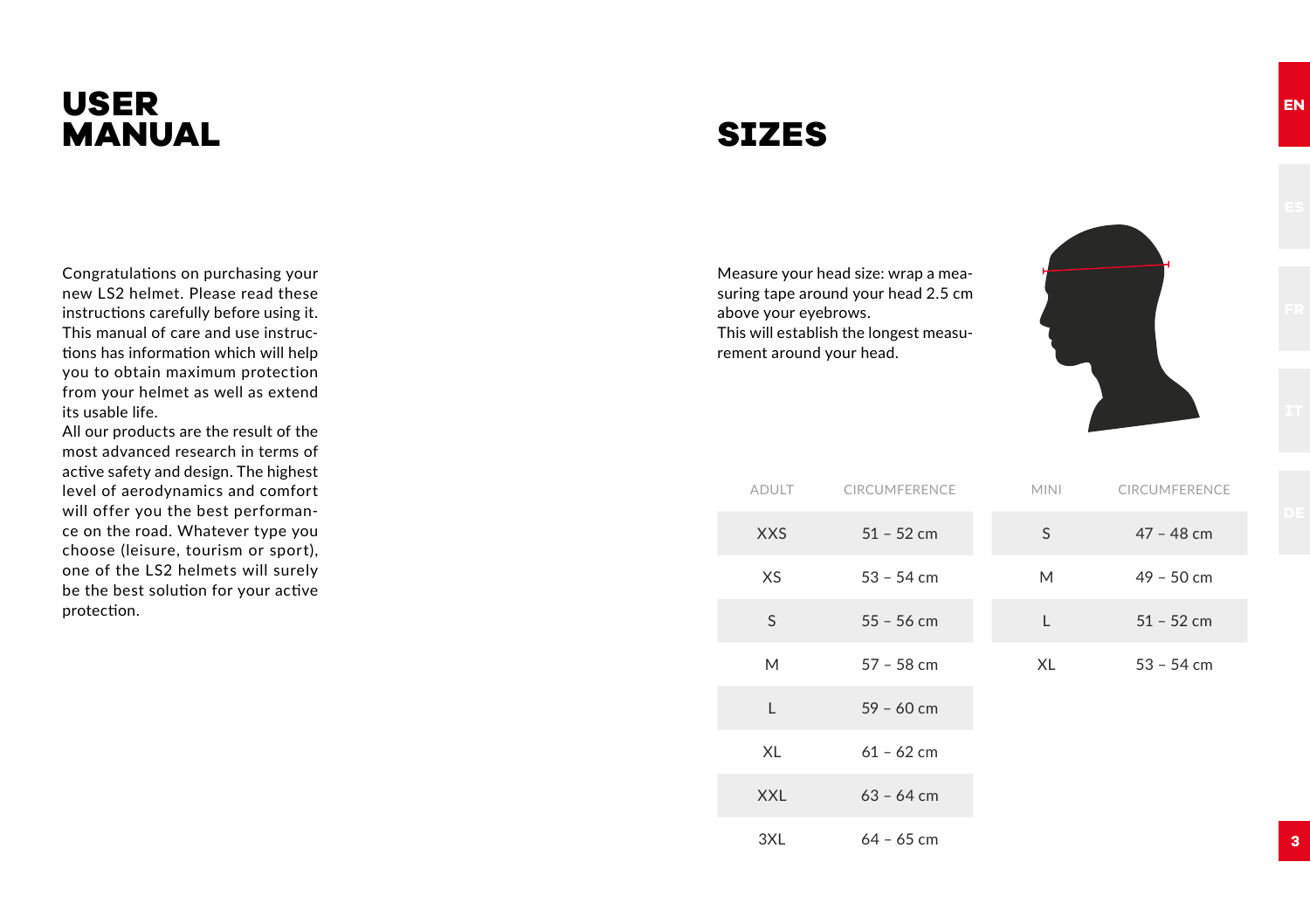# **HOW TO CHOOSE YOUR HELMET**

#### **DETERMINE THE PERFECT FIT**

1. Measure your head size: wrap a measuring tape around your head 2.5cm above your eyebrows. This will establish the longest measurement around your head.

2. Choose the helmet which best fits your head size. When in doubt between two sizes, always choose the smaller of the two.

#### **TRY THE HELMET ON**

Open the helmet holding it by the ends of the locking straps; not by the lock itself as it may break. If the helmet does not fit tightly, then it is too big for you. If you are not familiar with using a helmet, you may have doubts about putting on a helmet that is too tight. Although you may find it difficult to put on the helmet, please use the smallest size possible.

#### **CHECK THE FIT AND MAKE SURE OF THE SIZE**

1. You must make sure that the inside of the helmet covers your entire head.

2. You must make sure that the front of the helmet adjusts to your forehead.

3. Check that the side pads are in contact with your cheeks.

4. You must make sure that there is no space between the inside of the helmet and the back of your neck.

5. Now, take the helmet with one hand on each side. Without moving your head, try to move the helmet upwards and downwards. When you try to move the helmet, you should feel how the skin of your face and head stretches. If you can move the helmet easily, the helmet is too big, try a smaller size.

#### **CHECK THE LOCKING SYSTEM**

1. Tighten the locking system as much as possible without causing yourself pain. The ends of the straps of the locking system must be secured to your chin.

2. With the lock knotted, place both hands on the rear part of the helmet and try to take the helmet off pushing it forward.

3. Then, place your hands on the front part of the helmet above your forehead and try to take the helmet off pushing backwards.

4. If the helmet starts moving in any direction, then do not use it. This means that either the helmet is too big or the locking system is not tight enough.

**have Note 1 and 1 and 1 and 1 and 1 and 1 and 1 and 1 and 1 and 1 and 1 and 1 and 1 and 1 and 1 and 1 and 1 and 1 and 1 and 1 and 1 and 1 and 1 and 1 and 1 and 1 and 1 and 1 and 1 and 1 and 1 and 1 and 1 and 1 and 1 and 1** *WARNING: Tightening the locking system properly is extremely important. If the strap does not touch your chin or is too loose, try to stretch the locking system downwards with your fingertips. This means that you locking system is loose or unknotted, an impact can cause your helmet to fall off, leaving your head without any type of protection. Do not use a helmet which you can take off your head while the locking system is knotted, given that this could fall off in case of accident causing your death or severe injuries.*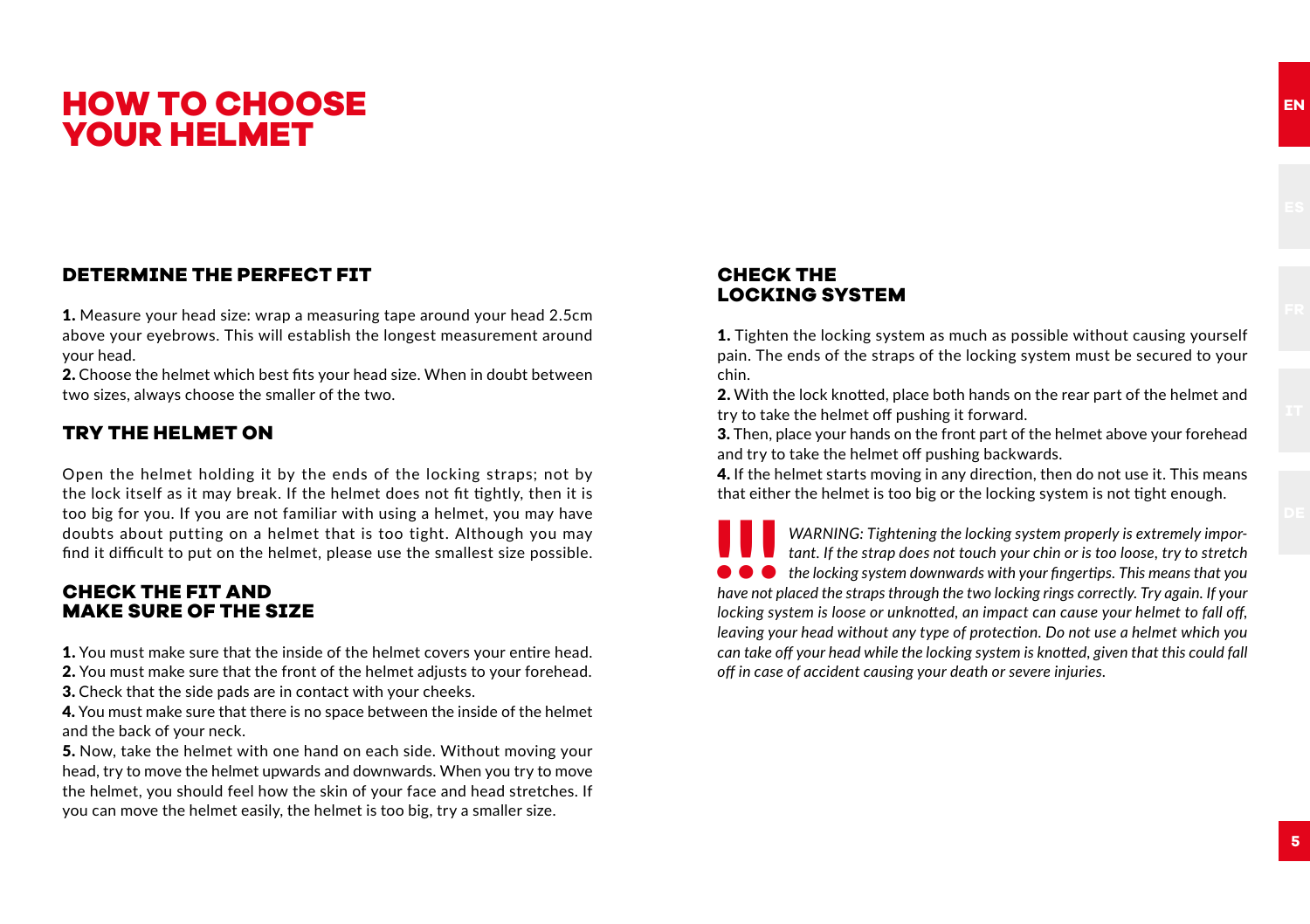# **SAFETY RECOMMENDATIONS**

#### **1. NO HELMET CAN PROTECT YOU AGAINST ALL POSSIBLE IMPACTS AT LOW AND HIGH SPEED**

In any case, in order to have maximum protection for your head, the helmet must fit perfectly and the locking system must be knotted securely under your chin.

The helmet should allow you to have peripheral vision while you are wearing it. If your helmet is too big, it can move on your head when you are driving your motorcycle which can cause it to fall off in case of accident or even block your vision while driving.

In the first case, your helmet would not protect your head in case of accident and this may result in a severe injury or even death.

In the second case, if your vision is impaired, this can cause an accident.

#### **2. ONLY USE A HELMET THAT COMPLETELY HOLDS YOUR ENTIRE HEAD AND TIGHTEN THE LOCKING SYSTEM SECURELY UNDER YOUR CHIN**

Open the helmet with your hands and put it on your head. Please check to see if the helmet fits correctly according to the list of points to be checked. Pull the straps of the locking system, not the mechanisms. Pulling the mechanisms could break them.

If you do not feel the helmet fitting snug, it is probably too big for you. In order to knot a ring locking system, you need to take the end of the strap and pull it through both rings and stretch the strap against your neck.

If the strap of the locking system is too loose, in case of impact, your helmet could fall off your head, leaving it unprotected, resulting in a very severe injury or even death.

#### **3. HELMETS ARE DESIGNED TO ABSORB ONE IMPACT ONLY**

After your helmet has protected you from an impact you must replace it with a new one.

Your helmet has been designed to distribute the energy of the impact over a large area. Even if your helmet looks like it is not visibly affected, its usable life ended after the impact.

For instance: an accident where you and your helmet fall down on the ground or you crash against any object. In the event of collision, the inside of the helmet absorbs the impact and this remains compacted. Once this happens, your helmet no longer has the capacity to absorb impacts.

Your helmet may look perfect but it will no longer offer you the same protection in case of accident. When in doubt, for instance, if the helmet drops or crashes against any object and you are no longer sure whether the rule of the one impact may apply in this case, please contact your LS2 supplier before using it again.

#### **4. CLEAN YOUR HELMET CAREFULLY**

Never use hot or salty water, gasoline, glass cleaners or any other solvent. Your helmet could suffer severe damage due to these substances although no visible damage is appreciated externally. A helmet deteriorated or weakened by a cleaning agent may not offer protection in case of accident, causing severe injuries or death.

The correct form of cleaning a helmet is mixing five or six drops of neutral soap with half a litre of warm water. Introduce a soft cloth in the soapy solution and clean the helmet with the damp cloth.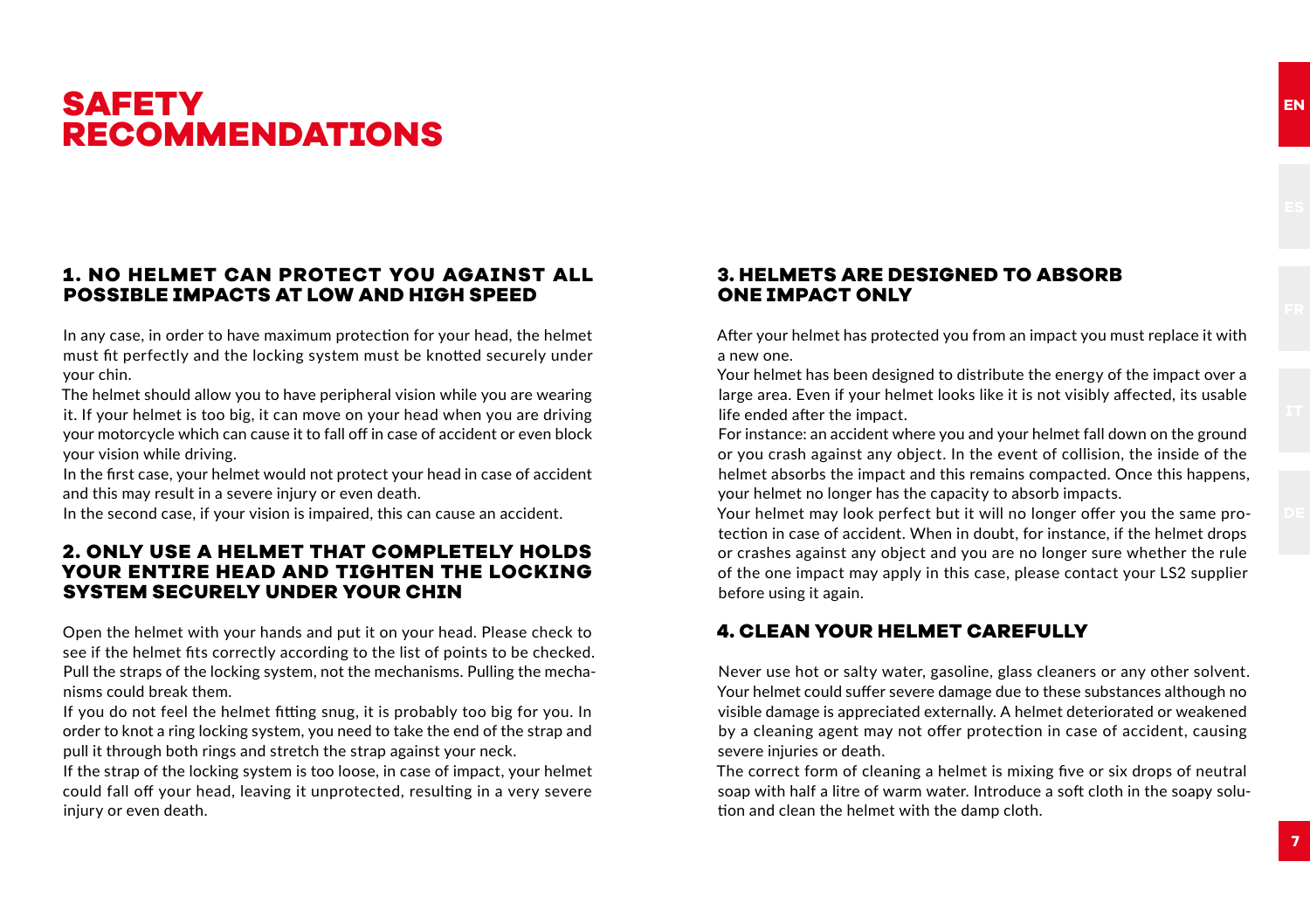#### **5. NEVER MODIFY YOUR HELMET**

Punching holes, cutting the shell or the material on the inside is very dangerous. Modifications may weaken the helmet. Modifying the locking system may also weaken the helmet and it may break in case of accident. Removing parts such as the chin-strap or other parts may leave cutting edges of the shell uncovered which may be very dangerous in case of accident. Always use original LS2 spare parts: screens, screws and other parts.

#### **6. DO NOT MISTREAT YOUR HELMET**

Never drive with the helmet hanging from the locking system and do not hang the helmet on a support, for example, a mirror. Do not sit on the helmet and do not throw it. You should not expose the inside of the helmet to sun light or sources which generate excessive heat such as heaters, which may produce temperatures higher than 50ºC (122ºF). Avoid exposing the helmet to anti-mosquito sprays. If you do not treat your helmet correctly, the shell and the inside could weaken and it could lose its capacity to protect you in case of accident.

#### **7. DO NOT REPAINT THE HELMET**

We do not recommend repainting the helmet given that the paint may damage the materials used in its manufacturing. A helmet damaged and weakened by a paint agent may not offer protection in case of accident, causing severe injuries or even death. If you need to paint your helmet, please contact your LS2 supplier.

#### **8. ALWAYS CHECK YOUR HELMET BEFORE DRIVING YOUR MOTORCYCLE**

8.1. Check the screen and the screws of the mechanism and retighten them if necessary.

8.2. Check possible impacts or breaks in the helmet. Acids (for example, acids from batteries) may deteriorate the screen.

8.3. Plastic components may deteriorate after 5 years from their manufacturing date. If you find any deteriorated component, replace it or buy a new one. If these parts get loose or lost while driving, your vision may be blocked which could provoke an accident, causing you severe injuries or even death. 8.4. Check the safety of the locking system.

8.5. Make sure that centre and side pads are firmly secured before using the helmet.

#### **9. KEEP THE SCREEN OF THE HELMET IN GOOD CONDITION**

If your screen is too scratched, replace it with a new one. Bad visibility causes accidents. Clean your screen with soapy water and dry it with a soft and dry cloth. Never use gasoline, glass cleaners or any other solvent.

Do not stick any adhesives or adhesive tape to the screen since this would weaken its protection. This can damage the screen. Do not drive with a fogged up screen. Bad vision can provoke an accident, causing severe injuries or even death.

#### **10. REMEMBER: HELMETS SOFTEN IMPORTANT SOUNDS AND REDUCE WARNINGS OF ENVIRON-MENTAL CHANGES**

When using a helmet, especially of the integral variety, in a way, you are isolated from the exterior. Climatic changes may catch you off guard: sudden storms, temperature changes while entering and exiting tunnels or going through mountain passes may cause humidity or lack of visibility on your screen. Do not drive with a fogged up screen.

Using a helmet reduces your ability to hear the sound of traffic, especially at high speed. When using an integral helmet, having the screen opened or closed makes a big difference. For safe driving, analyze how the level of speed and the type of helmet affect the perception of the road conditions and whether the screen has to be opened or closed.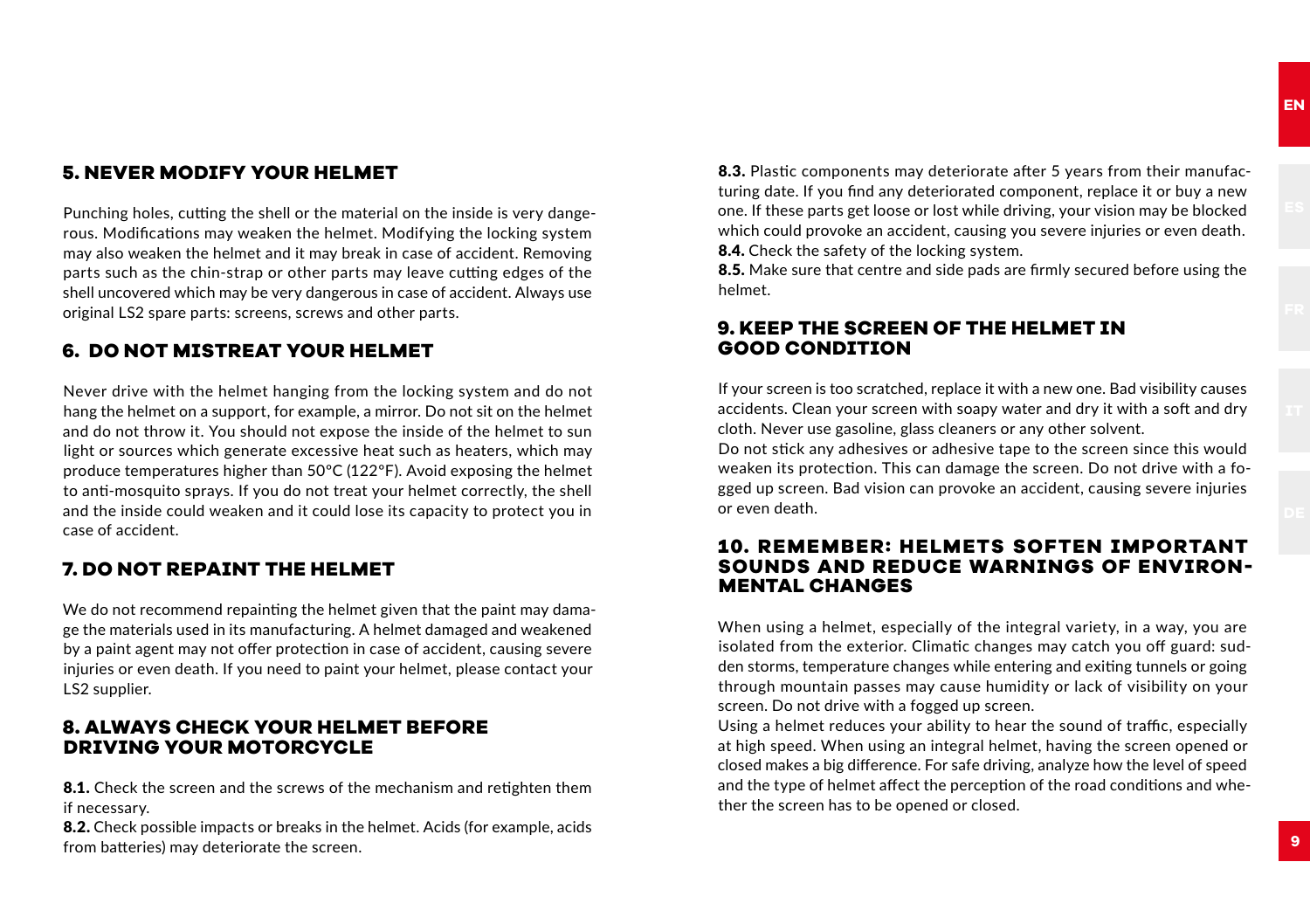# **MANUAL DE USUARIO**

# **TALLAS**

Mide la talla de tu cabeza: pasa una cinta alrededor de tu cabeza a una altura de 2.5 cm por encima de tus cejas. Esto establecerá la medida más larga alrededor de tu cabeza.

> ADULTO CIRCUNFERENCIA XXS 51 – 52 cm XS 53 – 54 cm  $55 - 56$  cm

M 57 – 58 cm

L 59 – 60 cm

XL 61 – 62 cm  $XXL$  63 – 64 cm

3XL 64 – 65 cm



MINI CIRCUNFERENCIA S 47 – 48 cm

M 49 – 50 cm  $1$   $51 - 52$  cm

**1 1**

**ES**

XL 53 – 54 cm

Te felicitamos por la compra de tu nuevo casco LS2. Por favor, lee estas instrucciones atentamente antes de usarlo.

Este manual de instrucciones de cuidado y uso contiene información que te ayudará a obtener la máxima protección por parte de tu casco y a alargar su vida útil.

Todos nuestros productos son el resultado de la mas avanzada investigación en términos de seguridad activa y diseño. El nivel más alto de aerodinámica y confort te ofrecerán las mejores prestaciones en la carretera. Cualquiera que sea tu elección (ocio, turismo o deporte) seguro que uno de los cascos de la gama LS2 será la mejor solución para tu protección activa.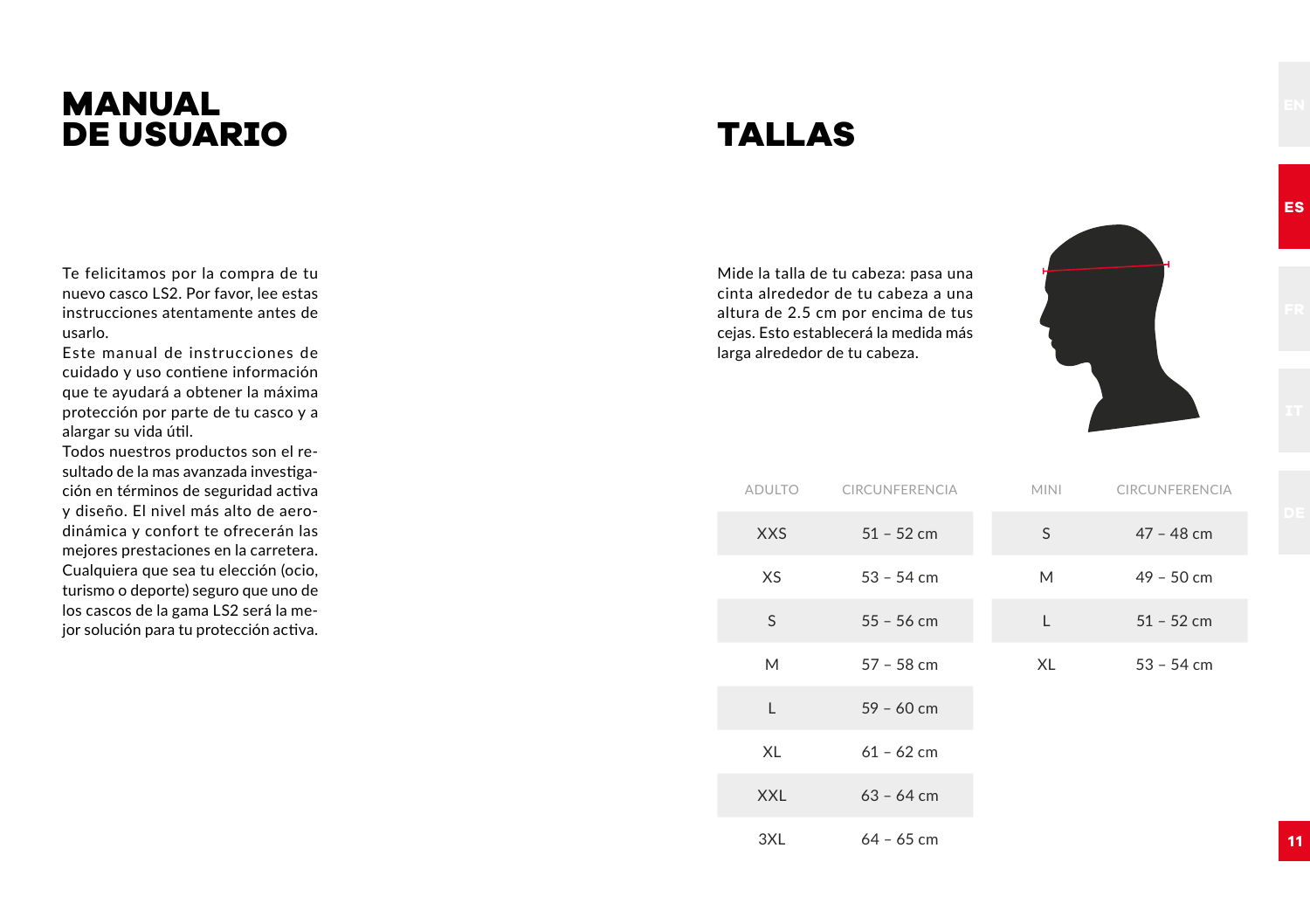### **¿COMO ESCOGER TU CASCO?**

#### **DETERMINA EL AJUSTE PERFECTO**

1. Mide la talla de tu cabeza: pasa una cinta alrededor de tu cabeza a una altura de 2.5 cm por encima de tus cejas. Esto establecerá la medida más larga alrededor de tu cabeza.

2. Elige el casco que más se adapte a tu talla de cabeza. Si dudas entre dos tallas, elige siempre la más pequeña.

#### **PRUÉBATE EL CASCO**

Abre el casco sujetándolo por los extremos de las cintas de cierre; no del propio cierre, pues éste podría romperse. Si el casco no te aprieta, entonces es demasiado grande para ti.

Si no estás familiarizado con el uso del casco, puede que dudes sobre encajarte un casco demasiado apretado. Aunque sientas que te resulta dificil colocarte el casco, por favor, usa la talla más pequeña que puedas.

#### **REVISA EL AJUSTE Y ASEGURA LA MEDIDA**

1. Debes estar seguro de que el interior del casco te cubre toda la cabeza.

- 2. Debes estar seguro de que el frontal del casco se ajusta a tu frente.
- 3. Revisa que las almohadillas laterales estén en contacto con tus mejillas.

4. Debes estar seguro de que no hay espacio entre el interior del casco y tu nuca. 5. Ahora coge el casco con una mano por cada lateral. Sin mover la cabeza, intenta mover el casco arriba y abajo lateralmente. Deberías sentir como se estira la piel de tu cara y cabeza cuando intentes mover el casco. Si mueves el casco con demasiada facilidad, es que el casco es demasiado grande. Prueba con una talla más pequeña. **1 3**

#### **REVISA EL SISTEMA DE CIERRE**

1. Aprieta el sistema de cierre tanto como te sea posible sin llegar a causarte dolor. Los extremos de las cintas del sistema de cierre deben quedar sujetos a tu barbilla.

2. Con el cierre atado pon tus dos manos en la parte trasera del casco y trata de quitarte el casco empujando hacia delante.

3. A continuación pon tus manos en la parte frontal del casco por encima de tu frente y trata de quitarte el casco haciendo presión hacia atrás.

4. Si el casco empieza a salirse en alguna dirección, entonces no lo uses. Esto significará que el casco es demasiado grande o que el sistema de cierre no está lo sificientemente sujeto.

**está demasiado suelta, intenta estirar hacia abajo el sistema<br>
<b>está demasiado suelta, intenta estirar hacia abajo el siste**<br> **está demasiado suelta, intenta estirar hacia abajo el siste-**<br> **está demasiado suelta, intenta** *Apretar el sistema de cierre correctamente es extrema*damente importante. Si la cinta no toca tu barbilla o ésta *ma de cierre con las yemas de tus dedos. Esto significa que no has c o l o c a d o c o r r e c ta m e n te l a s c i n ta s a t ra vé s d e l a s d o s a n i l l a s d e l cie r re . I nté nta l o otra ve z.* 

Si tu sistema de cierre está flojo o suelto, un impacto puede hacer *que tu casco se desprenda, dejando tu cabeza sin ningún tipo de protección. No uses un casco que puedas quitarte de la cabeza estando atado el sis tema de cierre , ya que é s te p o d ría salir se en caso de accidente ocasionandote la muerte o graves lesiones.*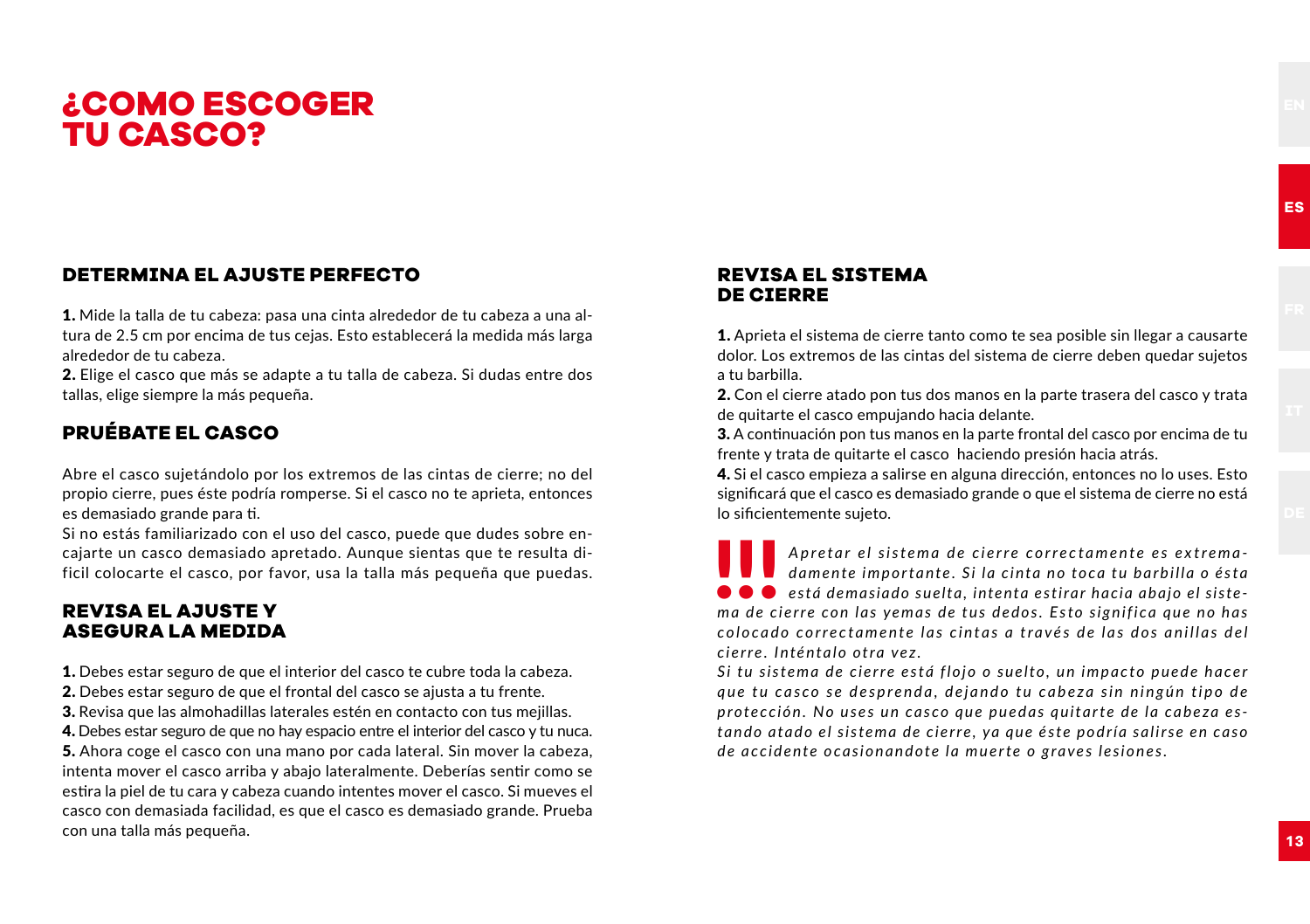### **RECOMENDACIONES DE SEGURIDAD**

#### **1. NINGÚN CASCO PUEDE PROTEGERTE CONTRA TODOS LOS POSIBLES IMPACTOS A ALTA O BAJA VELOCIDAD**

De cualquier modo, para tener una protección máxima de tu cabeza, el casco debe ajustarse perfectamente y el sistema de cierre debe estar atado de una forma segura por debajo de tu barbilla.

El casco debería permitirte tener una visión periférica cuando lo lleves puesto. Si tu casco es demasiado grande, éste puede moverse en tu cabeza cuando estés conduciendo tu motocicleta, lo cual puede provocar que se salga de la cabeza en caso de accidente o incluso puede obstruir tu visión mientras estás conduciendo. En el primer caso, tu casco no protegería tu cabeza en caso de accidente y este hecho podría traducirse en una grave lesión o incluso en la muerte. En el segundo caso, si tienes una mala visión esto te puede provocar un accidente.

#### **2. USA SOLAMENTE UN CASCO QUE TE SUJETE COM- PLETAMENTE TODA LA CABEZA Y APRIETA EL SIS-TEMA DE CIERRE DE UNA FORMA SEGURA POR DE-BAJO DE TU BARBILLA**

Abre el casco con tus manos y deslízalo dentro de tu cabeza. Por favor, revisa si el casco se ajusta correctamente según la lista de puntos a revisar. Tira de las cintas del sistema de cierre, no de los dispositivos. Tirar de los dispositivos podría romperlos. Si no sientes el casco muy ajustado, probablemente es demasiado grande para ti. Para atar un sistema de cierre de anillas deber coger el final de la cinta y pasarlo a través de las dos anillas y estirar de la cinta contra tu cuello. Si la cinta del sistema de cierre está demasiado suelto, en caso de impacto tu casco podría salirse de la cabeza, dejandola totalmente desprotegida, dando como resultado una lesión muy grave o incluso la muerte. **1 5**

#### **3. LOS CASCOS ESTÁN DISEÑADOS PARA ABSORBER UN SOLO IMPACTO**

Después de que tu casco te haya protegido de un impacto debes sustituirlo por uno nuevo.

Tu casco se ha diseñado para distribuir la energía de un impacto en una mayor área. Incluso si tu casco parece que no está visiblemente afectado, su vida útil ha finalizado después de un impacto.

Por ejemplo: un accidente en el cual tú y tu casco habéis caído contra el suelo o has chocado contra algún objeto. En caso de colisión, el interno del casco absorbe el impacto y éste queda compactado. Una vez esto ha ocurrido, tu casco ya no tiene la capacidad de absorber impactos.

Tu casco puede parecer perfecto pero ya no te ofrecerá la misma protección en caso de otro accidente. Si tienes cualquier duda, por ejemplo, si se te ha caído o si éste choca contra algún objeto y no estás seguro de si debe aplicarse en este caso la regla del impacto único, consulta con tu distribuidor LS2 antes de usarlo otra vez.

#### **4. LIMPIA TU CASCO CUIDADOSAMENTE**

Nunca uses agua caliente o con sal, gasolina, un limpiador de cristales o cualquier otro disolvente. Tu casco podría sufrir graves daños por estas substancias aunque externamente no se aprecie ningún daño visible. Un casco deteriorado o debilitado por un agente limpiador puede no ofrecer protección en caso de accidente, causando lesiones graves o la muerte.

La forma correcta de limpiar un casco es mezclar cinco o seis gotas de jabón neutro en medio litro de agua tibia. Pon un paño suave dentro de la solución jabonosa y limpia el caso con el paño húmedo.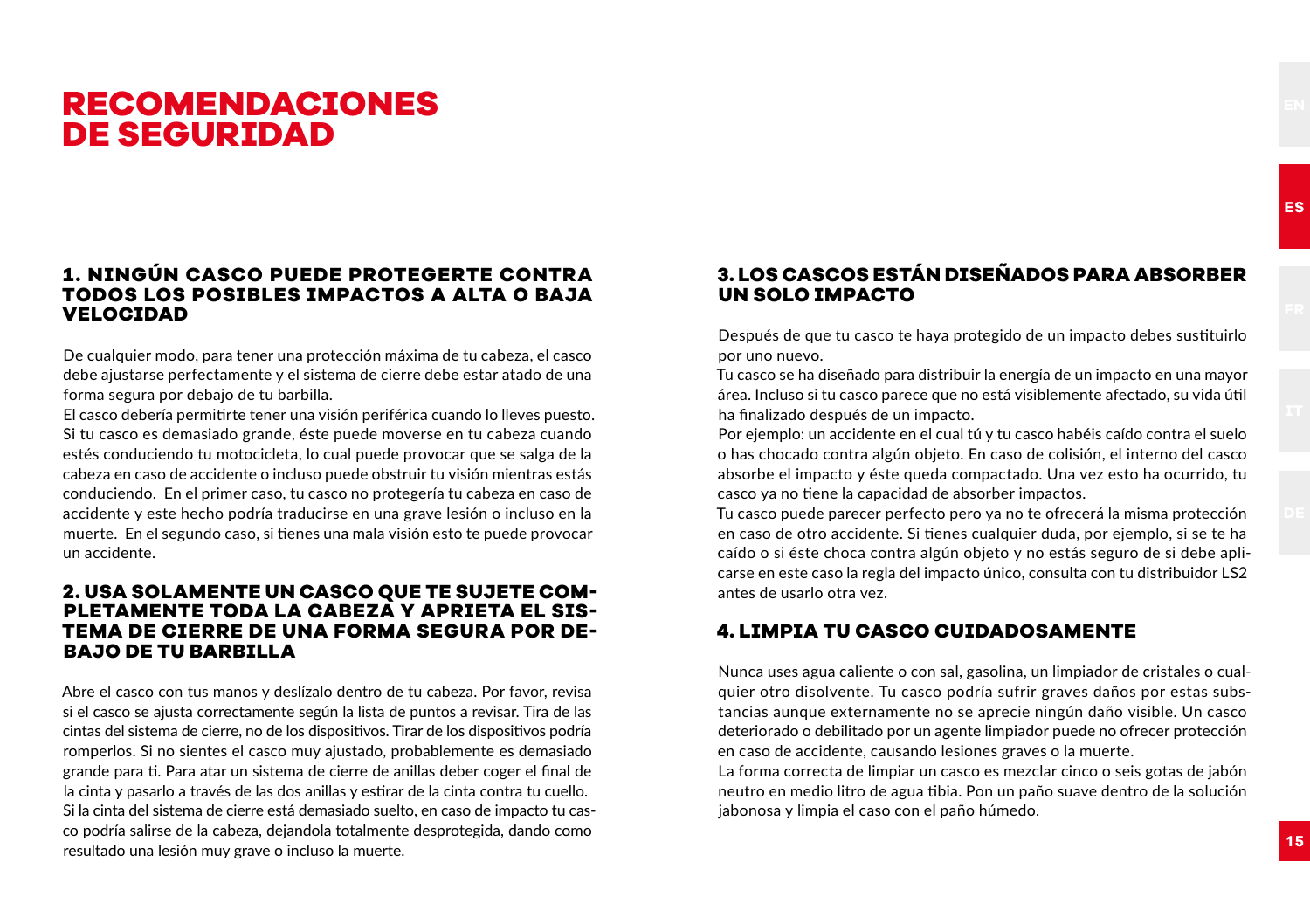#### **5. NUNCA MODIFIQUES TU CASCO**

Es muy peligroso hacer agujeros, cortar la calota o el material del interior. Las modificaciones pueden debilitar el casco. Modificar el sistema de cierre también puede debilitar el casco y puede romperse en caso de impacto. Quitar piezas como el barbuquejo u otras partes, pueden dejar al descubierto filos cortantes de la calota que pueden ser muy peligrosos en caso de accidente. Siempre usa recambios orginales LS2: pantallas, tornillos u otras piezas. Recuerda que un casco debilitado no te ofrecerá la protección correcta.

#### **6. NO MALTRATES TU CASCO**

Nunca conduzcas con el casco colgando por el sistema de cierre y no cuelgues el casco de un soporte, como por ejemplo de un espejo. No te sientes encima de tu casco y no lo tires. No deberías exponer el interior del casco a la luz del sol o a fuentes que generen exceso de calor, como radiadores, los cuales pueden producir temperaturas superiores a 50º (122ºF). Evita exponer el casco a los sprays antimosquitos. Si no tratas tu casco correctamente, la calota y el interior podrían debilitarse y podría perder su capacidad para protegerte en caso de accidente.

#### **7. NO REPINTES EL CASCO**

No recomendamos que repintes el casco, ya que la pintura puede estropear los materiales usados en la fabricación del mismo. Un casco estropeado y debilitado por un agente de pintura puede no ofrecer protección en caso de accidente, causando graves lesiones o incluso la muerte. Si has de pintar tu casco, por favor, consulta con tu distribuidor LS2.

#### **8. REVISA SIEMPRE TU CASCO ANTES DE SALIR CON TU MOTOCICLETA**

8.1. Revisa la pantalla y los tornillos del mecanismo y reapriétalos si es necesario. 8.2. Revisa posibles impactos o roturas en el casco. Los ácidos (por ejemplo, ácidos de baterías) pueden deteriorar la pantalla. **1 7**

8.3. Los componentes de plástico pueden deteriorarse pasados 5 años desde su fecha de fabricación. Si encuentras algún componente deteriorado, reemplázao o compra uno nuevo. Si estas piezas se sueltan o se pierden mientras estás conduciendo, tu visión puede bloquearse, lo cual podría provocar un accidente, causando graves lesiones o incluso la muerte.

8.4. Revisa la seguridad del sistema de cierre.

8.5. Asegúrate de que la almohadilla central y las almohadillas laterales estén bien sujetas antes de usar el casco.

#### **9. MANTÉN LA PANTALLA DEL CASCO EN BUENAS CONDICIONES**

Si tu pantalla está demasiado rayada, reemplázala por una nueva. Una mala visibilidad causa accidentes. Limpia tu pantalla con agua jabonosa y sécala con un paño seco y suave. Nunca uses gasolina, un limpiador de cristales o cualquier otro disolvente. No enganches ningún adhesivo o cinta adhesiva a la pantalla, ya que esto debilitaría la protección de la misma. Esto puede perjudicar la pantalla. No conduzcas con la pantalla empañada. Una mala visión puede provocar un accidente, causando graves lesiones o incluso la muerte.

#### **10. RECUERDA: LOS CASCOS AMORTIGUAN IMPOR-TANTES SONIDOS Y REDUCEN AVISOS DE CAMBIOS AMBIENTALES**

Cuando usas un casco, especialmente uno de tipo integral, de alguna manera estás aislado del exterior. Los cambios climatológicos pueden cogerte desprevenido: tormentas súbitas, cambios de temperatura mientras entras o sales de túneles o subiendo puertos de montaña, pueden causar humedad o falta de visibilidad en tu pantalla. No conduzas con la pantalla empañada.

Usar un casco reduce tu capacidad para oír el sonido del tráfico, especialmente a alta velocidad. Con un casco integral, se nota una gran diferencia entre tener el casco con la pantalla abierta o cerrada. Para una conducción segura, analiza cómo afectan el nivel de velocidad y el tipo de casco a la percepción de las condiciones de la carretera y si la pantalla de tu casco debe estar abierta o cerrada.

**ES**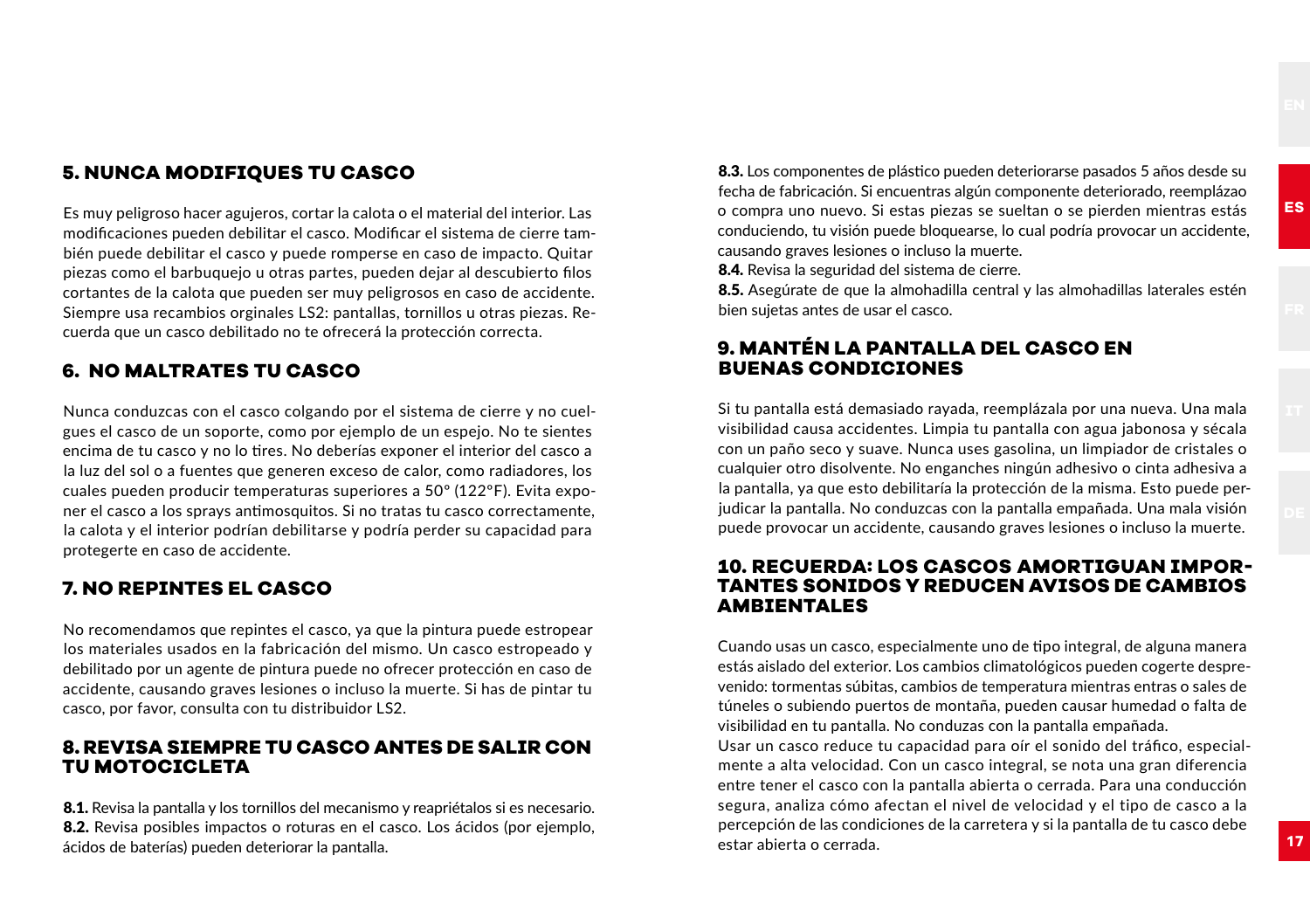# **MANUEL DE L'UTILISATEUR**

# **TAILLE**

Mesurez la taille de votre tête: passez le mètre autour de la tête à une distance de 2,5cm au dessus des sourcils. Cela vous donnera la mesure la plus grande autour de la tête.



| <b>ADULTE</b> | CIRCONFÉRENCE | <b>MINI</b> | CIRCONFÉRENCE |
|---------------|---------------|-------------|---------------|
| <b>XXS</b>    | $51 - 52$ cm  | S           | $47 - 48$ cm  |
| XS            | $53 - 54$ cm  | M           | $49 - 50$ cm  |
| S             | $55 - 56$ cm  | L           | $51 - 52$ cm  |
| M             | $57 - 58$ cm  | XL          | $53 - 54$ cm  |
| L             | $59 - 60$ cm  |             |               |
| XL            | $61 - 62$ cm  |             |               |
| <b>XXL</b>    | $63 - 64$ cm  |             |               |
| 3XL           | $64 - 65$ cm  |             |               |

Nous vous félicitons pour l'achat de votre nouveau casque LS2. S'il vous plait, lisez attentivement les instructions avant son utilisation. Ce manuel d'instructions d'entretien et d'utilisation contient des informations qui vous aideront à obtenir du casque la protection maximale et allonger sa vie utile.

 Tous nos produits sont le résultat de la recherche la plus avancée en terme de sécurité active et de design. Le niveau d'aérodynamique le plus élevé et le confort, vous offriront les meilleures performances sur la route. Quelque soit votre choix ( loisir, tourisme, sport), c'est sûr qu'un de nos casques de la gamme LS2 sera la meilleure solution pour une protection active.

**1 9**

**FR**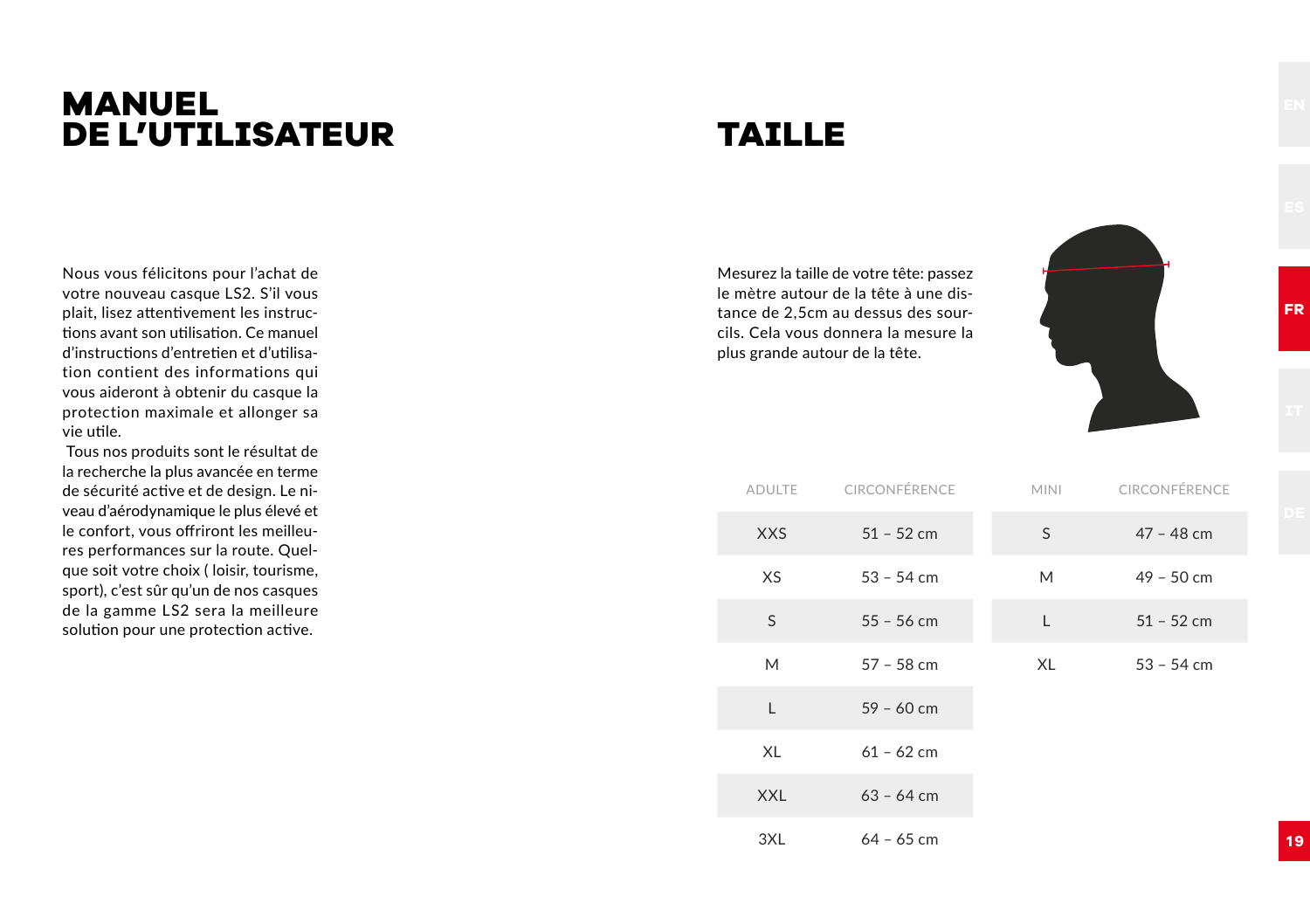# **COMMENT CHOISIR VOTRE CASQUE?**

#### **DÉTERMINEZ L'AJUSTAGE PARFAIT**

 1. Mesurez la taille de votre tête: passez le mètre autour de la tête à une distance de 2,5cm au dessus des sourcils. Cela vous donnera la mesure la plus grande autour de la tête.

2. Choisissez le casque qui s'adapte le plus à votre tête. Si vous hésitez entre deux tailles, choisissez toujours la plus petite.

#### **METTEZ LE CASQUE SUR LA TÈTE**

Écartez avec les mains l'ouverture du casque et introduisez la tète à l'intérieur.Tirez sur les jugulaires (et non pas sur les protections). Si le casque ne serre pas assez, c'est qu'il est trop grand pour vous. Un casque adap´t´é doit serrer correctement la téte. Si vous hésitez entre deux tailles, choisissez, si possible, le plus petite.

#### **VÉRIFIEZ L'AJUSTAGE ET ASSUREZ LA MESURE**

1. Vous devez être sûr que l'intérieur du casque couvre toute votre tête.

2. Vous devez être sûr que la partie avant du casque s'ajuste bien à votre front.

3. Vérifiez que les coussinets latéraux soient en contact avec vos joues.

4. Vous devez être sûr qu'il n'y a pas d'espace entre l'intérieur du casque et votre nuque.

5. Maintenant prenez le casque avec une main de chaque côté. Sans bouger la tête, essayez de bouger le casque de haut en bas latéralement. Vous devez sentir comment la peau de votre visage et de la tête s'étire quand vous bougez le casque. Si vous pouvez le bouger facilement, c'est que le casque est trop grand. Essayez une taille plus petite.

#### **VÉRIFIEZ LE SYSTÈME DE FERMETURE**

1. Serrez le système de fermeture le plus possible sans provoquer de douleur. Les bouts des sangles du système de fermeture doivent être fixés à votre menton. 2. Avec la fermeture attachée, mettez vos mains sur la partie arrière du casque et essayez de l'enlever en appuyant vers l'avant.

3. Ensuite mettez vos mains sur la partie avant du casque au dessus du front et essayez de l'enlever en faisant pression vers l'arrière.

4. Si le casque commence à s'enlever dans une des directions, alors ne l'utilisez pas. Cela signifie que le casque est trop grand ou que le système de fermeture n'est pas suffisamment bien fixé.

!!! *ou celle-ci est trop détachée, essayez d'étirer vers le bas Serrer le système de fermeture correctement est extrêmement important. Si la sangle ne touche pas votre menton le système de fermeture du bout des doigts. Cela veut dire que vous n'avez pas mis les sangles correctement dans les deux anneaux de la fermeture. Essayez encore. Si votre système de fermeture est trop laché ou pas assez serré, un impact pourrait faire que le casque s'enlève, laissant votre tête sans aucune protection. N'utilisez pas de casque qui puisse s'enlever ayant le système de fermeture attaché, car celui-ci pour s'enlever en cas d'accident provoquant la mort ou des lesions graves.*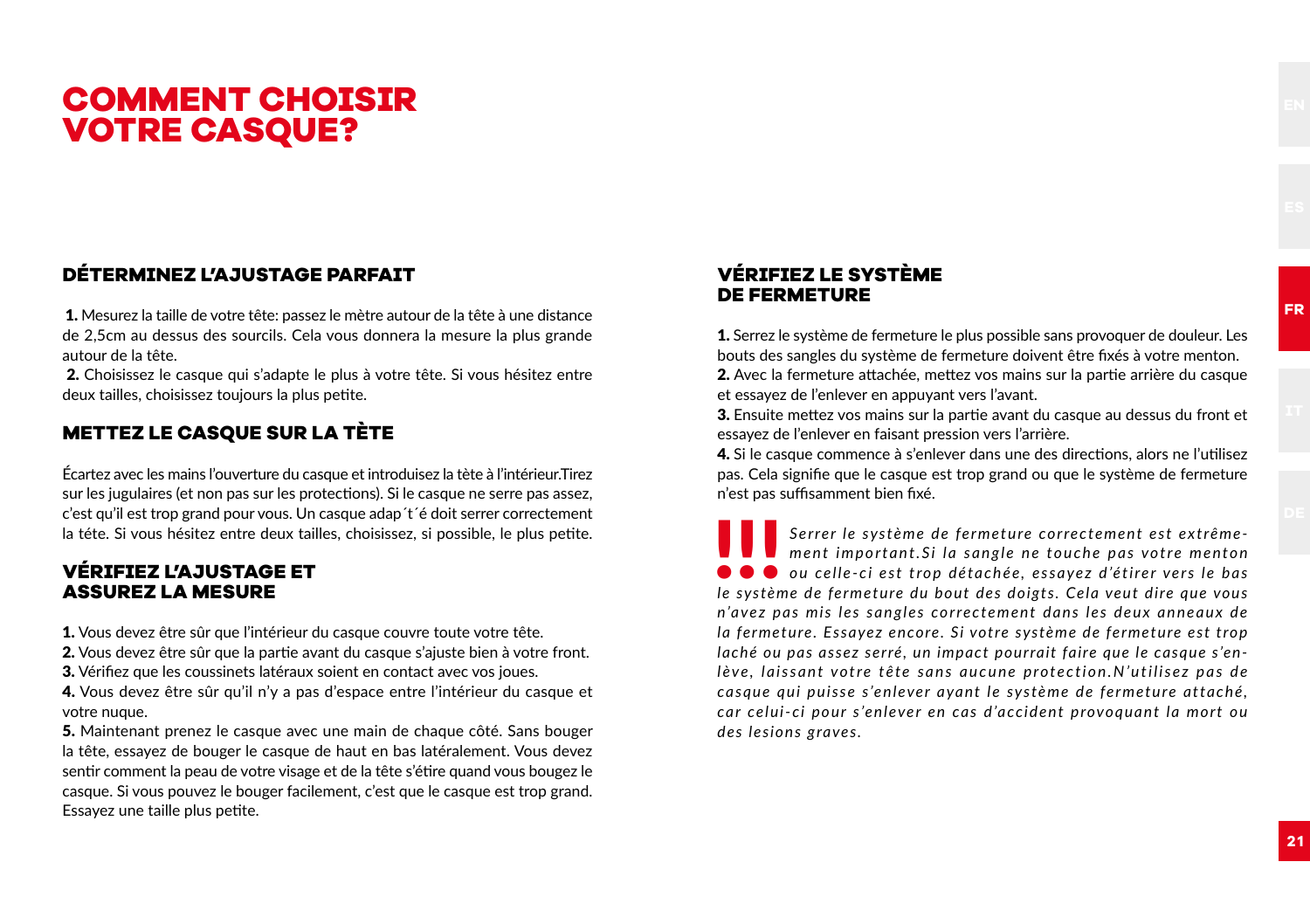# **RECOMMANDATIONS DE SÉCURITÉ**

#### **1. AUCUN CASQUE NE PEUT VOUS PROTÉGER CONTRE TOUS LES IMPACTS POSSIBLES À PETITE ET GRANDE VITESSE**

De toute façon, pour avoir une protection maximale de votre tête, le casque doit s'ajuster parfaitement et le système de fermeture doit être attaché sous votre menton de façon sûre.

Le casque devra vous permettre avoir une vision périphérique quand vous le portez. Si votre casque est trop grand, il pourrait bouger pendant que vous conduisez votre moto, ce qui provoquerait que le casque s'enlève en cas d'accident ou même empêcher une bonne vision pendant la conduction.

Dans le premier cas, votre casque ne protégera pas votre tête en cas d'accident et cela se traduirait par une grave blessure et même la mort.

Dans le deuxième cas, si vous avez une mauvaise vision cela pourrait provoquer un accident.

### **2. UTILISEZ SEULEMENT UN CASQUE QUI VOUS MAIN- TIENT BIEN LA TÊTE ET SERREZ LE SYSTÈME DE FER-METURE SOUS LE MENTON**

Ouvrez le casque avec vos mains et glissez-le sur votre tête. S'il vous plaît, vérifiez si le casque s'ajuste correctement selon la liste des points à vérifier. Tirez sur les sangles du système de fermeture, pas celles des dispositifs. Tirez sur les dispositifs pourrait les casser.

Si vous ne sentez pas le casque bien ajusté, c'est que problablement il soit trop grand pour vous. Pour attacher le système de fermeture des anneaux vous devez prendre le bout de la sangle et la passez dans les deux anneaux et tendez la sangle contre le cou. Si la sangle du système est trop laché, en cas d'accident votre casque s'enlevera seul, laissant votre tête totalement déprotégée, ce qui provoquerait une grave blessure ou même la mort **2 3**

#### **3. LES CASQUES SONT CONÇUS POUR ABSORBER UN SEUL IMPACT**

Après que votre casque vous ait protéger d'un impact, vous devez le changer pour un nouveau.

Votre casque a été conçu pour distribuer l'énergie d'un impact dans une plus grande aire. Même si votre casque n'est visiblement pas endommagé, sa vie utile termine après un impact.

Par exemple: un accident dans lequel vous et votre casque, êtes tombés par terre ou vous vous êtes cognés contre quelque chose. En cas de choc, l'intérieur du casque absorbe l'impact et reste compact. Une fois que cela est arrivé, votre casque n'a plus la capacité d'absorber les impacts.

Votre casque peut sembler parfait mais il ne vous offre plus la même protection en cas d'un autre accident. Si vous avez un doute, une question, par exemple, si vous êtes tombé ou si vous avez heurté un objet et vous n'êtes pas sûr si dans ce cas doit être appliquée la règle de l'impact unique, consultez votre distributeur LS2 avant de l'utiliser à nouveau.

#### **4. NETTOYEZ VOTRE CASQUE SOIGNEUSEMENT**

Ne jamais utiliser de l'eau chaude avec du sel, de l'essence, un nettoyant pour vitres ou autre dissolvent. Votre casque pourrait être endommagé par ces substances même si extérieurement ce n'est pas visible. Un casque détérioré ou affaibli par un agent nettoyant peut ne pas offrir la protection en cas d'accident, causant de blessures graves et la mort.

La façon correcte de nettoyer un casque est de mélanger cinq ou six gouttes de savon neutre dans un demi litre d'eau tiède. Mettez un chiffon doux à l'intérieur de mélange et nettoyez le casque avec le chiffon humide.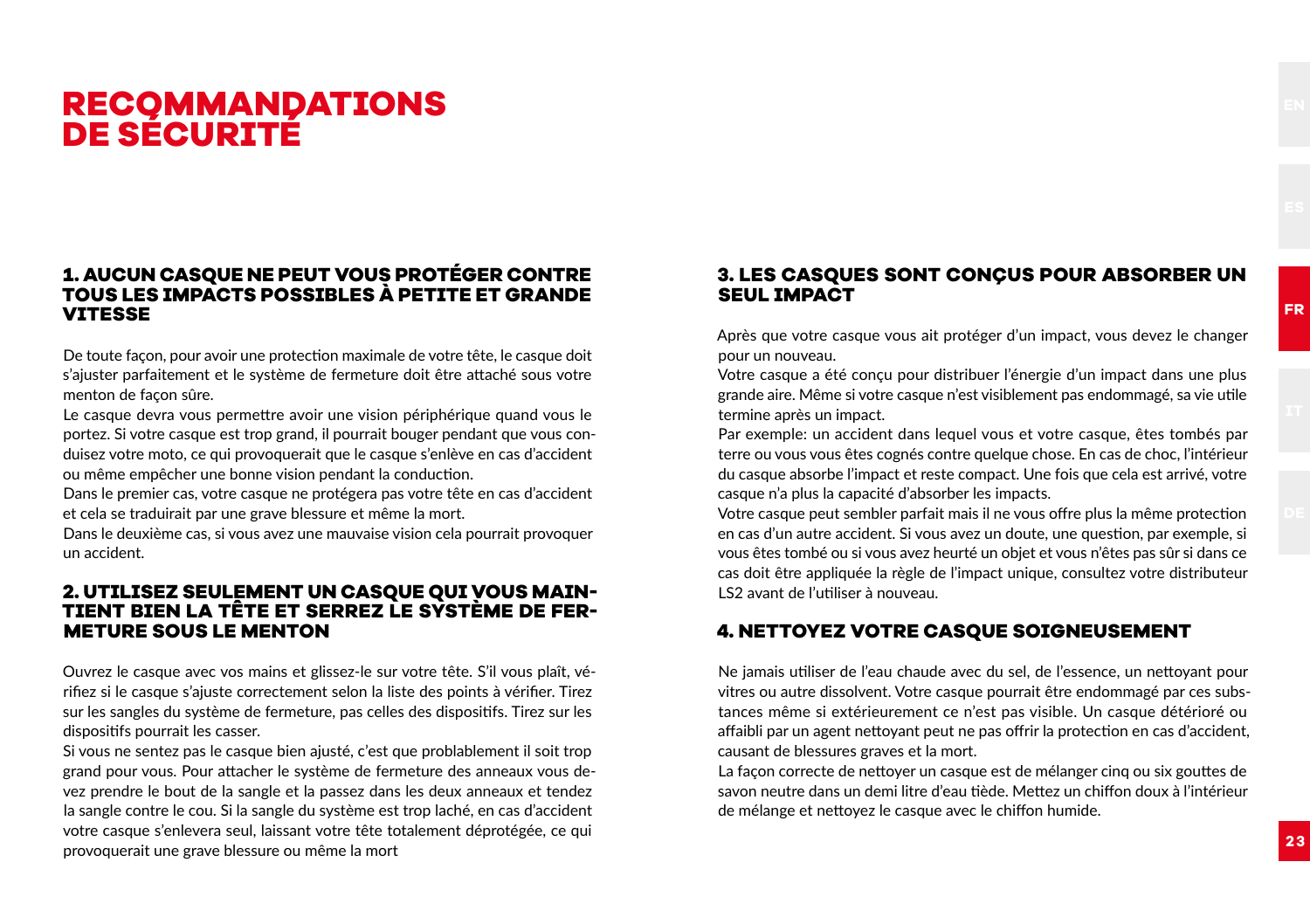#### **5. NE JAMAIS MODIFIEZ VOTRE CASQUE**

C'est très dangereux, faire des trous, couper la calotte ou le matériel intérieur. Les modifications peuvent affaiblir le casque. Modifier le système de fermeture peut affaiblir le casque et peut se casser en cas de choc. Enlevez les pièces comme la mentonnière ou autres parties, peut laisser à découvert des bouts coupants de la calotte qui pourraient être dangereux en cas d'accidents. Utilisez toujours de rechanges originaux LS2 : écrans, vis ou autres pièces. Rappelez-vous qu'un casque affaibli ne vous offrira pas la protection correcte.

#### **6. N'ABÎMEZ PAS VOTRE CASQUE**

Ne conduisez jamais avec le casque accroché par le système de fermeture ou d'un support, comme par exemple d'un retroviseur. Ne vous asseyez pas sur le casque, ne le jetez pas. N'exposez pas l'intérieur de casque au soleil ou source de chaleur, comme les radiateurs, qui peuvent produire des températures supérieures à 50ºC (122ºF). Évitez d'exposer le casque aux sprays antimoustiques. Si vous ne prenez pas soin correctement de votre casque, la calotte et l'intérieur peuvent s'affaiblir et pourrait perdre la capacité de protection en cas d'accident.

#### **7. NE REPEIGNEZ PAS LE CASQUE**

Nous vous conseillons de ne pas repeindre le casque, car la peinture pourrait abîmer le matériel utilisé dans la fabrication de celui-ci. Un casque abîmé ou affaibli par un agent de peinture pourrait ne plus offrir la protection en cas d'accident, causant de graves blessures ou même la mort. Si vous devez repeindre votre casque, veuillez consulter le distributeur LS2.

#### **8. VÉRIFIEZ TOUJOURS VOTRE CASQUE AVANT DE SORTIR AVEC LA MOTO**

8.1. Vérifiez l'écran et les vis du mécanisme et serrez-les si nécessaire.

8.2. Vérifiez les impacts possibles ou ruptures du casque. Les acides (par exemple, les acides de la batterie) peuvent détériorer l'écran.

8.3. Les composants plastiques peuvent se détériorer après 5 ans depuis la date **2 5**

de fabrication. Si vous trouvez un composant abîmé, remplacez-le ou achetez-en un nouveau. Si ces pièces se détachent ou se perdent pendant que vous conduisez, votre vision peut être bloquer, ce qui pourrait provoquer un accident, causant de graves blessures ou même la mort.

8.4. Vérifiez la sécurité du système de fermeture.

8.5. Assurez-vous que le coussinet central et les coussinets latéraux soient bien fixés avant d'utiliser le casque.

#### **9. MAINTENEZ L'ÉCRAN DU CASQUE DANS DE BONNES CONDITIONS**

Si votre écran est trop rayé, remplacez-le par un nouveau. Une mauvaise visibilité pourrait provoquer un accident. Nettoyez l'écran avec de l'eau savonneuse et séchez-la avec un chiffon sec. Ne jamais utiliser d'essence, un nettoyant pour vitres ou autre dissolvent.

Ne mettez pas d'adhésif ou bande adhésif sur l'écran, cela peut affaiblir la protection. Cela pourrait nuir à l'écran. Ne conduisez pas avec l'écran embué. Une mauvaise vision pourrait provoquer un accident, causant de graves blessures et même la mort.

#### **10. RAPPELEZ-VOUS : LES CASQUES AMORTISSENT D'IMPORTANTS SONS ET RÉDUISENT LES AVIS DE CHANGEMENT DE TEMPS**

Quand vous utilisez un casque, en particulier un de type intégral, vous êtes en quelque sorte isolé de l'extérieur. Les changements climatiques peuvent vous prendre au dépourvu : des orages soudains, changement de température quand vous entrez ou sortez des tunnels ou en montagne, peuvent causer de l'humidité ou manque de visibilité sur votre écran. Ne conduisez pas avec l'écran embué. Utiliser un casque réduit votre capacité d'entendre les bruits de la circulation, en particulier à grande vitesse. Avec un casque intégral, on voit la différence entre avoir le casque avec l'écran ouvert ou fermé. Pour une conduite sans risque, analysez comment affecte la vitesse et le type de casque sur la perception des conditions de la route et si l'écran du casque est ouvert ou fermé.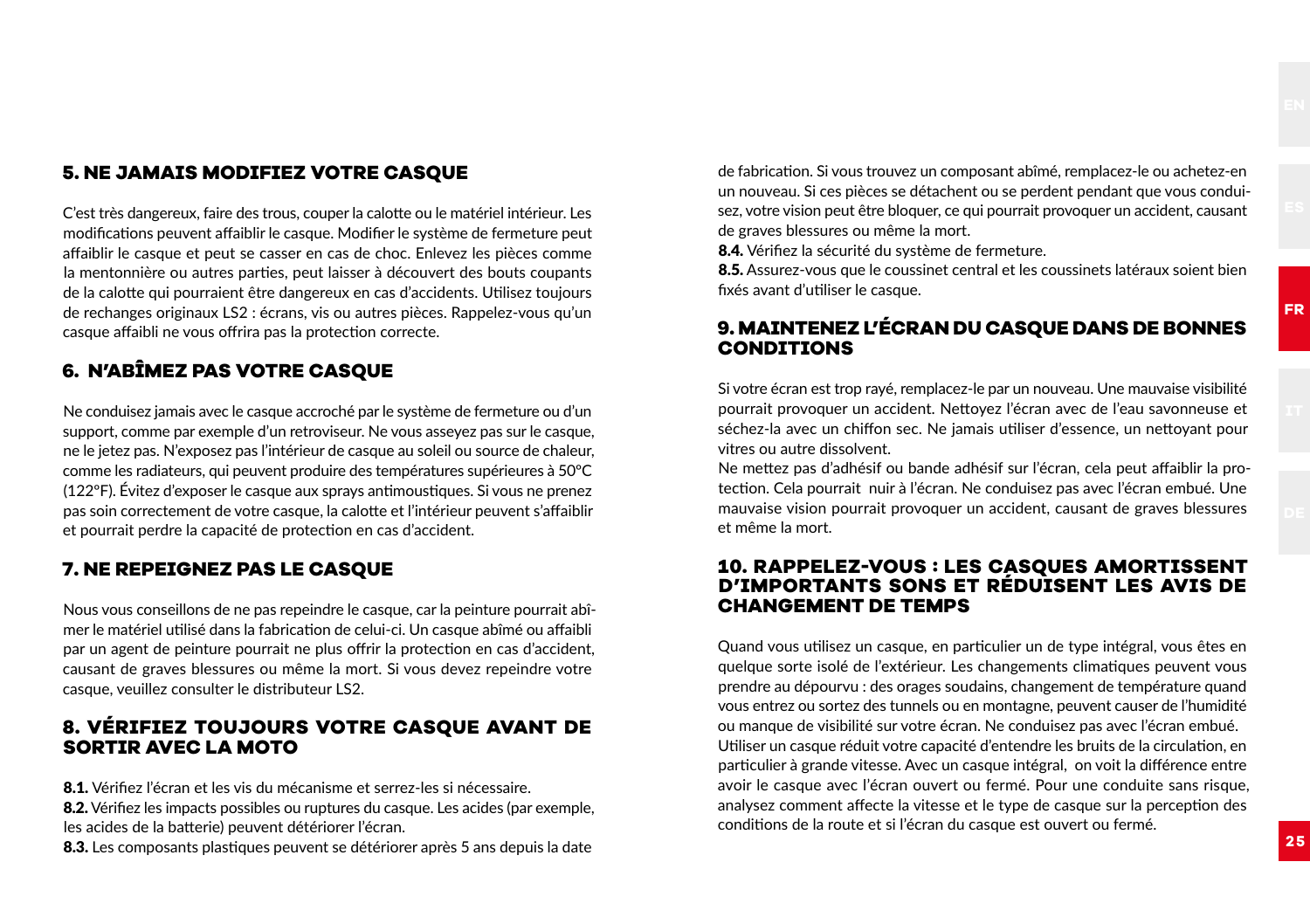# **MANUALE UTENTE**

# **TAGLIA**

Per misurare la circonferenza della testa, passare un cinturino orizzontalmente attorno alla testa posizionandolo circa 2,5 cm al di sopra delle sopracciglia, punto in cui la circonferenza della testa è maggiore.



ADULT CIRCLE XXS 51 – 52 cm XS 53 – 54 cm  $55 - 56$  cm M 57 – 58 cm L 59 – 60 cm XL 61 – 62 cm  $XXL$  63 – 64 cm 3XL 64 – 65 cm MINI CIRCLE S 47 – 48 cm M 49 – 50 cm L  $51 - 52$  cm XL 53 – 54 cm

Grazie per aver scelto di acquistare il casco LS2. Prima di utilizzare il casco si prega di leggere con attenzione quanto riportato nel presente manuale di istruzioni. Solo la stretta osservanza delle istruzioni fornite garantisce la sicurezza del nostro prodotto e la sua durata nel tempo. I nostri prodotti nascono da una ricerca avanzata che ci consente di produrre dispositivi all'avanguardia, in termini di sicurezza e design. L'alto livello di comfort e il perfetto profilo aerodinamico offriranno le migliori prestazioni alla guida.

**2 7**

**IT**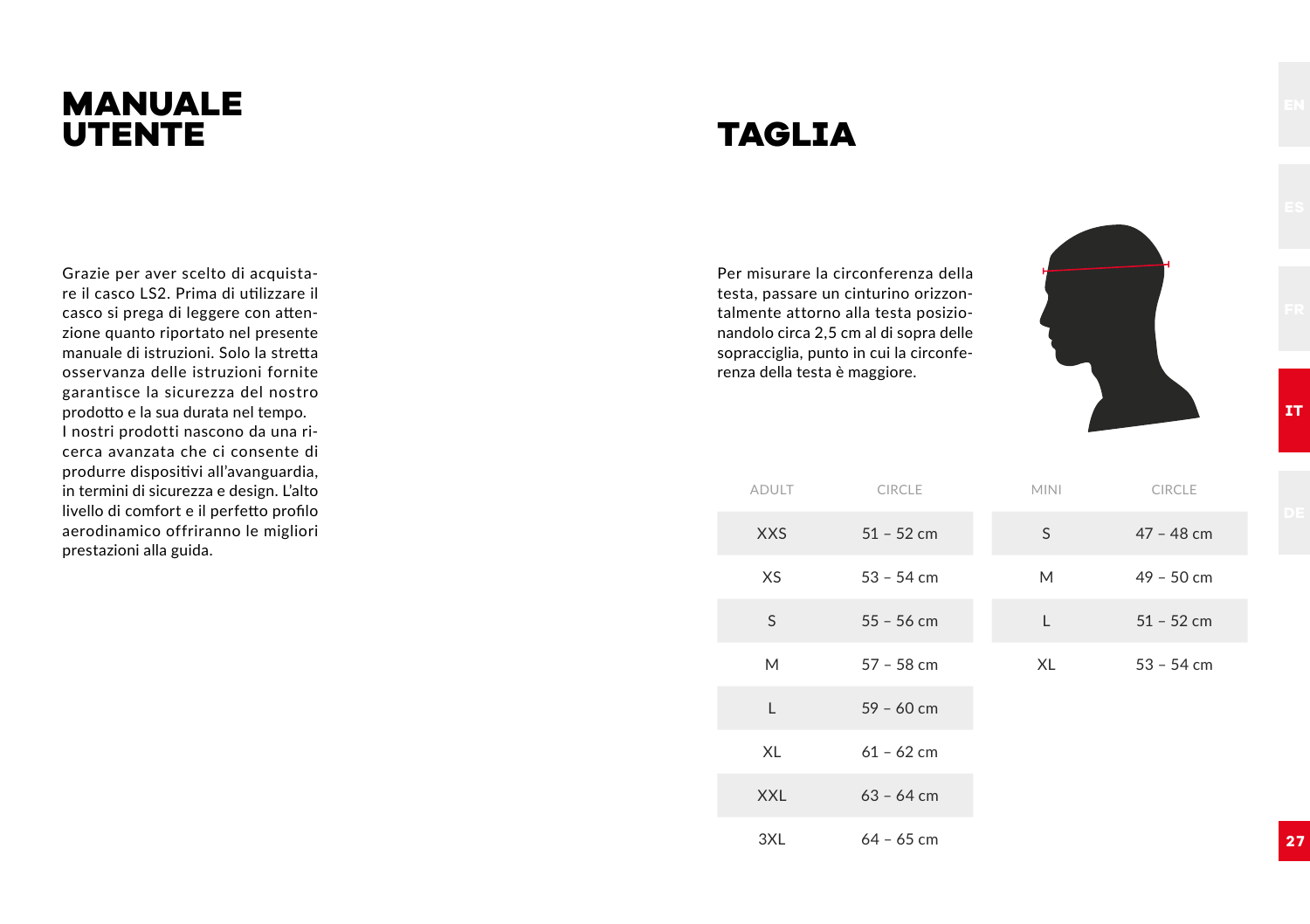## **¿COME SCEGLIERE IL CASCO?**

#### **SCELTA DELLA MISURA CORRETTA**

1. Per misurare la circonferenza della testa, passare un cinturino orizzontalmente attorno alla testa posizionandolo circa 2,5 cm al di sopra delle sopracciglia, punto in cui la circonferenza della testa è maggiore.

2. Scegliere la misura di casco che più si avvicina alla misura rilevata. In caso di dubbi, scegliere sempre la misura più piccola.

#### **INDOSSARE DEL CASCO**

Per indossare il casco, aprire il gancio del cinturino e afferrare il casco a livello degli attacchi del cinturino; non impugnare il gancio in quanto potrebbe rompersi. Se il casco non è abbastanza aderente, la taglia è troppo grande. Se non si è abituati ad usare il casco, probabilmente si esiterà a indossare un casco troppo stretto. Si consiglia di scegliere sempre la misura più piccola, anche se il casco risulta difficile da indossare.

#### **CONTROLLARE L'ADATTAMENTO E LA MISURA**

1. Assicurarsi che l'imbottitura interna del casco copra perfettamente la sommità della testa.

- 2. Assicurarsi che l'imbottitura frontale aderisca alla fronte.
- 3. Verificare che i guanciali laterali aderiscano alle guance.
- 4. Assicurarsi che l'interno del casco aderisca alla nuca.

5. A questo punto afferrare il casco usando entrambe le mani. Tenendo la testa ferma, muovere il casco verso l'alto e verso il basso, a destra e sinistra. Il casco dovrebbe essere abbastanza aderente da tirare la pelle delle guance e della fronte. Se il casco ruota con troppa facilità attorno alla testa, la taglia è troppo grande: provare una taglia inferiore.

#### **CONTROLLARE IL SISTEMA DI RITENZIONE**

1. Assicurarsi che l'imbottitura interna del casco copra perfettamente la sommità della testa.

- 2. Assicurarsi che l'imbottitura frontale aderisca alla fronte.
- 3. Verificare che i guanciali laterali aderiscano alle guance.
- 4. Assicurarsi che l'interno del casco aderisca alla nuca.

5. A questo punto afferrare il casco usando entrambe le mani. Tenendo la testa ferma, muovere il casco verso l'alto e verso il basso, a destra e sinistra. Il casco dovrebbe essere abbastanza aderente da tirare la pelle delle guance e della fronte. Se il casco ruota con troppa facilità attorno alla testa, la taglia è troppo grande: provare una taglia inferiore.

*E molto importante allacciare il cinturino correttamente.*<br> **Se la cinghia non è abbastanza tesa o aderente**, i cinturini<br> **O O** non sono stati inseriti correttamente nei due anelli. Pro-<br>
vare a tirare le cinghie verso *Se la cinghia non è abbas tanza tesa o aderente , i cinturini*  ● ● ● non sono stati inseriti correttamente nei due anelli. Pro*vare a tirare le cinghie verso il basso con i polpastrelli delle dita. S e i l c i n t u r i n o n o n è a b b a s t a n z a te s o e s t r e t to , i l c a s c o p e r d e l e p r o p r i e f u n z i o n i p r o te t t i ve . N o n u t i l i z za r e u n c a s c o t r o p p o l a r g o che potrebbe sfilarsi dopo avere allacciato il cinturino: in caso di incidente, il casco potrebbe sfilarsi dalla testa causando lesioni gravi o letali.*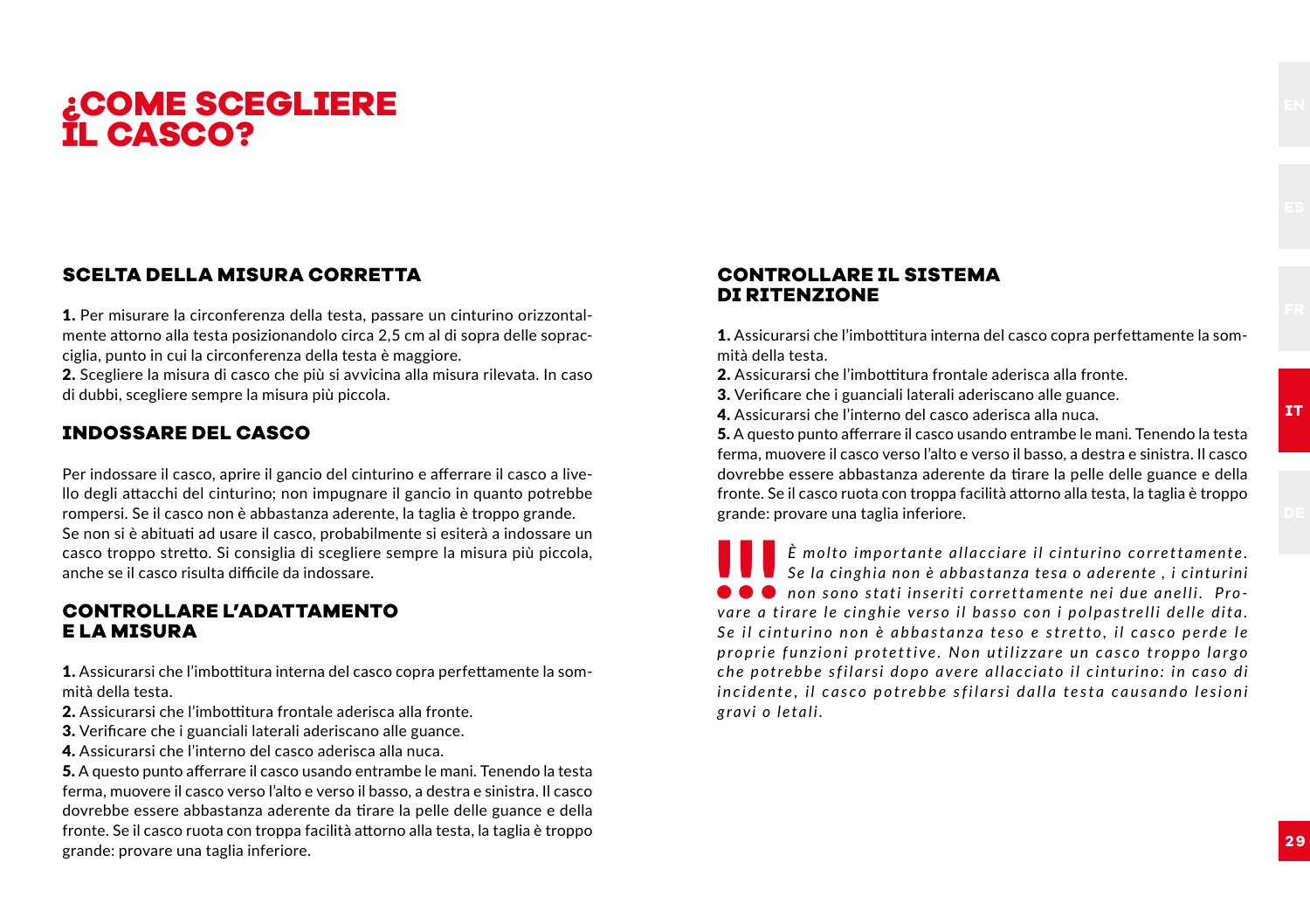

#### **1. NESSUN CASCO PUÒ GARANTIRE UNA PROTEZIO-NE ASSOLUTA, IN CASO DI IMPATTO AD ALTA O BAS-SA VELOCITÁ**

Tuttavia, per garantire la massima sicurezza il casco deve essere regolato e allacciato correttamente sotto il mento. Il casco, una volta indossato, non deve compromettere la visuale. Un casco troppo grande potrebbe sfilarsi o compromettere la visuale durante la guida.

Nel primo caso, il casco perderebbe le capacità protettive, causando lesioni gravi o letali in caso di incidente.

Nel secondo caso, una cattiva visuale potrebbe provocare un incidente.

#### **2. PER UTILIZZARE CORRETTAMENTE IL CASCO, È NECESSARIO ASSICURARSI CHE LO STESSO SIA CORRETTAMENTE POSIZIONATO SULLA VOSTRA E TESTA E CHE IL SISTEMA DI RITENZIONE (CINTU-RINO) SIA CORRETTAMENTE ALLACCIATO SOTTO IL MENTO**

Per provare il casco, slacciare il cinturino e infilarlo facendolo scivolare sulla testa. Si consiglia di verificare l'aderenza alla testa di ogni singola imbottitura interna. Tirare i cinturini del sistema di ritenzione: non tirare i ganci in quanto potrebbero rompersi.

Se il casco non è abbastanza aderente, probabilmente è troppo grande. Per allacciare il sistema di ritenzione a doppio anello, impugnare l'estremità del cinturino e farlo passare tra i due anelli, come indicato in figura. Quindi tirare l'estremità fino a sentire una pressione sul collo.

Se si tratta di un sistema di ritenzione con fibbia a sgancio rapido vedere il paragrafo e la figura 2. Se il cinturino non è abbastanza teso, il casco potrebbe sfilarsi in caso di incidente causando lesioni gravi o letali.

#### **3. IL CASCHI SONO IDEATI PER ASSORBIRE UN SOLO IMPATTO**

Dopo un forte impatto il casco deve essere sostituito. Il casco è stato progettato per distribuire una parte dell'energia che si può sprigionare durante un impatto su una superficie più ampia. Dopo un impatto la struttra del casco non è più utilizzabile, anche se non presenta danni visibili.

 Per esempio: in caso caduta accidentale o urto contro un oggetto. In caso di urto, l'imbottitura del casco assorbe l'impatto.

Il casco può sembrare integro, ma non sarà in grado di offrire una protezione adeguata in caso di un ulteriore incidente. Per eventuali dubbi, per esempio in caso di caduta accidentale o urto, consultare il distributore LS2 prima di utilizzarlo nuovamente.

#### **4. LAVARE IL CASCO CON CURA**

Per lavare il casco, non utilizzare acqua calda o salata. Non utilizzare mai benzina, pulitori per vetro o altri solventi chimici: potrebbero danneggiare i materiali che compongono il casco, senza lasciare segni visibili all'esterno.

Utilizzando un detergente aggressivo si rischia di pregiuidicare le capacità protettive del casco.

Per pulire correttamente il casco, diluire cinque o sei gocce di sapone neutro in mezzo litro di acqua tiepida. Quindi inumidire un panno morbido e passarlo sul casco.

#### **5. NON APPORTARE MODIFICHE AL CASCO**

È molto pericoloso praticare fori o tagli sulla calotta o sulle parti interne del casco: potrebbero indebolirne la struttura.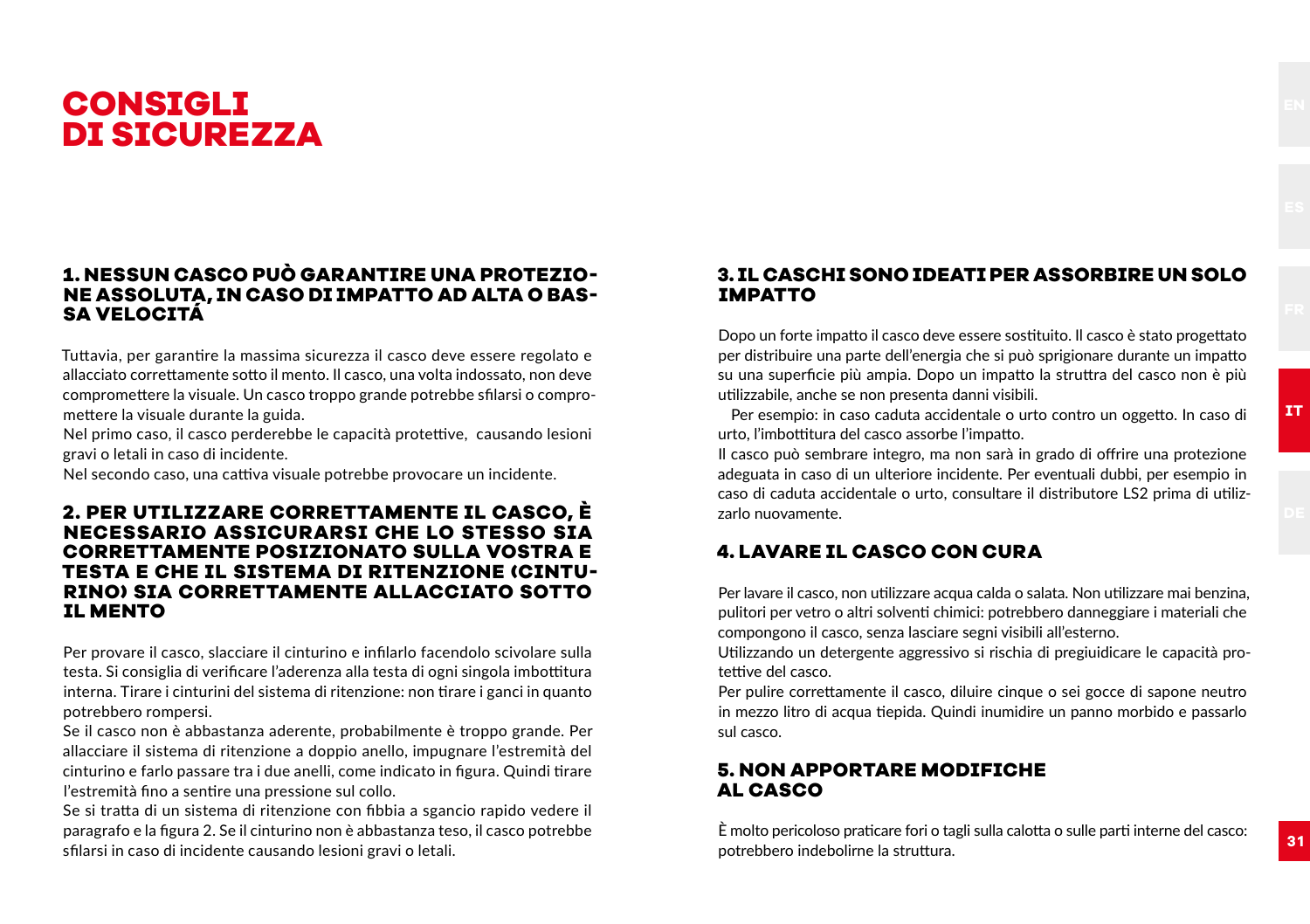Non modificare il sistema di ritenzione perché potrebbe rompersi in caso di impatto o indebolire la struttura del casco.

Non rimuovere le parti strutturali del casco, come la mentoniera o altri componenti: i fili di fibra della calotta potrebbero rimanere scoperti e risultare pericolosi in caso di incidente. La struttura del casco potrebbe risultare indebolita e perdere le capacità protettive.

Utilizzare solo ricambi originali LS2: visiere, viti e altri componenti.

#### **6. MANEGGIARE IL CASCO CON CURA**

Durante la guida, non appendere il casco per il cinturino e non poggiarlo sugli specchietti o sulle manopole del manubrio. Non sedersi sul casco e non posarlo a terra. Non lasciare il casco esposto alla luce solare intensa o a fonti di calore, per esempio termosifoni, con temperature superiori ai 50° (122°F). Non applicare spray antizanzare. Si consiglia di maneggiare con cura il casco per mantenere integre le funzioni di sicurezza.

#### **7. NON DIPINGERE IL CASCO**

Sconsigliamo vivamente di ridipingere il casco: i solventi presenti nelle vernici possono danneggiare i materiali che compongono il casco.

Un casco danneggiato e indebolito da un solvente può perdere le funzioni protettive e, in caso di incidente causare lesioni gravi o letali. Se si desidera personalizzare il casco, rivolgersi al rivenditore LS2.

#### **8. CONTROLLARE SEMPRE IL CASCO PRIMA DI MET-TERSI ALLA GUIDA**

8.1. Controllare la visiera e le viti del meccanismo e stringerli se necessario. 8.2. Controllare se nel casco sono presenti eventuali segni di impatto e rotture. Gli acidi (per esempio, acidi di batterie) possono danneggiare la visiera.

8.3. I componenti in plastica possono deteriorarsi trascorsi 5 anni dalla data di produzione. Se un componente risulta danneggiato, sostituirlo con uno nuovo. La perdita di un componente durante la guida può bloccare la visuale, e provocare un incidente grave o mortale.

8.4. Verificare la sicurezza del sistema di ritenzione.

8.5. Prima di utilizzare il casco, assicurarsi che il guanciale centrale e i guanciali laterali siano fissati correttamente.

#### **9. CURA E MANUTENZIONE DELLA VISIERA**

Quando la visiera risulta graffiata, deve essere immediatamente sostituita. Una cattiva visibilità può provocare incidenti. Per pulire la visiera, utilizzare solo acqua e sapone neutro; per asciugare, utilizzare un panno morbido. Non utilizzare benzina, pulitori per vetro o altri solventi chimici.

Non applicare alla visiera adesivi o nastro adesivo: potrebbero danneggiare o indebolirla.

Non circolare mai con la visiera del casco appannata. Una cattiva visuale può provocare incidenti gravi o letali.

#### **10. IMPORTANTE: I CASCHI ATTUTISCONO I RUMORI E RIDUCONO LA PERCEZIONE DEI CAMBIAMENTI CLIMATICI**

Quando si utilizza casco, soprattutto un casco di tipo integrale, si è isolati dal mondo esterno. Mentre si è alla guida possono verificarsi improvvisi cambiamenti climatici: brusche tormente, improvvisi cambiamenti di temperatura entrando o uscendo da un tunnel e l'aumento di altitudine possono causare umidità o mancanza di visibilità all'interno della visiera. Non circolare mai con la visiera appannata.

Utilizzare il casco riduce la percezione dei suoni, soprattutto ad alta velocità. Indossando un casco integrale, si percepisce una differenza se la visiera è aperta o chiusa.

Per garantire una guida sicura, verificare che il casco e il livello di velocità permettano di percepire le condizioni dell'asfalto. Quindi decidere se tenere la visiera aperta o chiusa.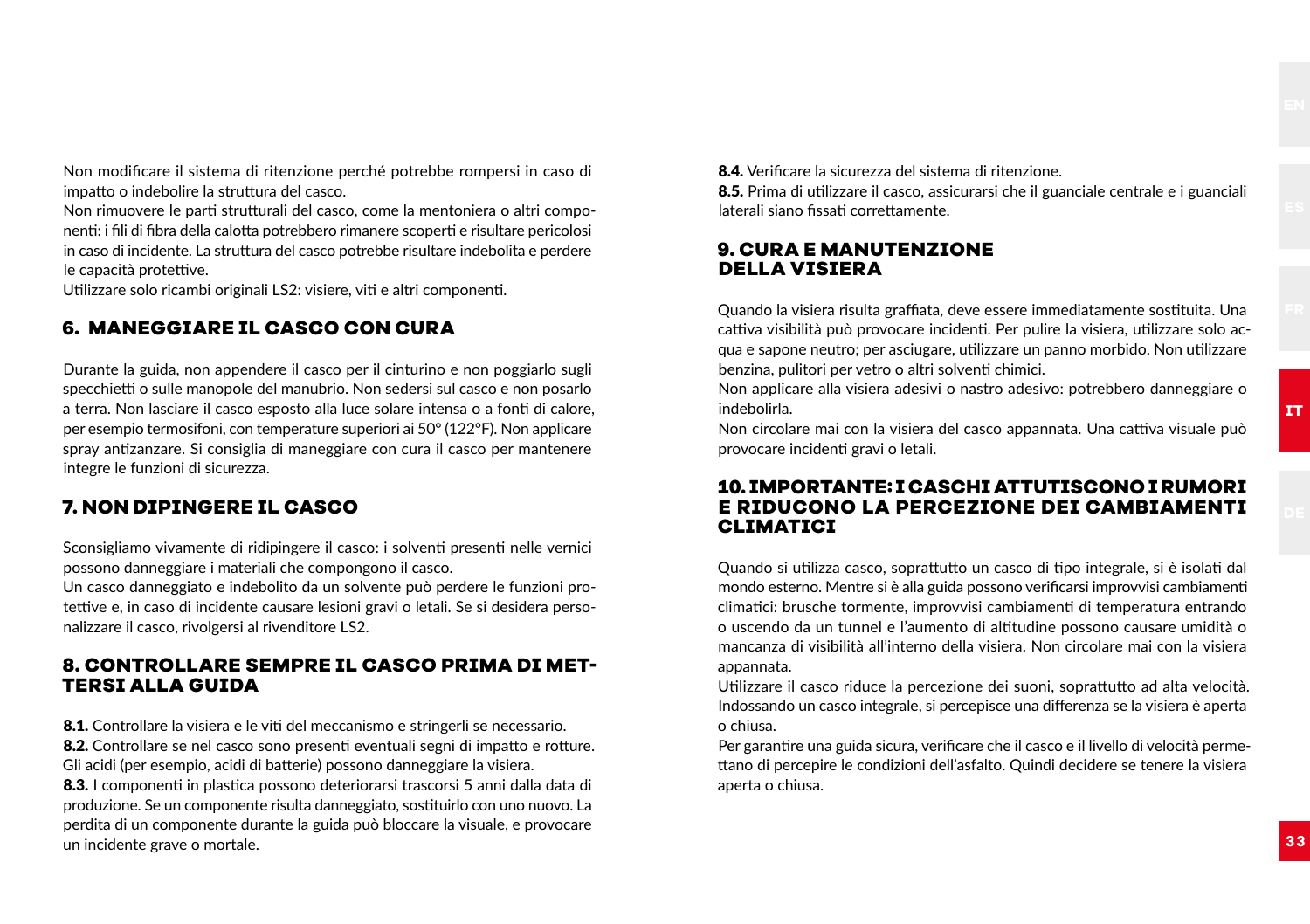# **BENUTZERHANDBUCH**

# **GRÖSSE**

Herzlichen Glückwunsch zum Kauf ihres neuen LS2 Helmes! Bitte lesen Sie diese Anweisungen vor dem Gebrauch sorgfältig. Sie enthalten wertvolle Informationen, die Ihnen dabei helfen, die optimale Schutzwirkung ihres Helmes sicherzustellen und die Lebensdauer ihres LS2 Helmes zu verlängern. Alle unsere Produkte profitieren von unseren intensiven Forschungen zur Sicherheit und idealem Design. Die hoch entwickelte Aerodynamik und der erstklassige Komfort werden Sie bei jeder Fahrt mit ihrem LS2 Helm aufs Neue überzeugen. Ganz egal, ob Sie ihrer Freizeitbeschäftigung nachgehen, eine Urlaubsreise antreten oder Rennsport betreiben, einer unserer LS2 Helme wird Ihnen immer optimal Schutz bieten

# **ANWENDUNGS -HINWEISE**

Herzlichen Glückwunsch zum Kauf ihres neuen LS2 Helmes! Bitte lesen Sie diese Anweisungen vor dem Gebrauch sorgfältig. Sie enthalten wertvolle Informationen, die Ihnen dabei helfen, die optimale Schutzwirkung ihres Helmes sicherzustellen und die Lebensdauer ihres LS2 Helmes zu verlängern. Alle unsere Produkte profitieren von unseren intensiven Forschungen zur Sicherheit und idealem Design. Die hoch entwickelte Aerodynamik und der erstklassige Komfort werden Sie bei jeder Fahrt mit ihrem LS2 Helm aufs Neue überzeugen. Ganz egal, ob Sie ihrer Freizeitbeschäftigung nachgehen, eine Urlaubsreise antreten oder Rennsport betreiben, einer unserer LS2 Helme wird Ihnen immer optimal

Messen Sie die Größe ihres Kopfes. Messen Sie den Kopfumfang mit einem Maßband ungefähr 2,5 cm über ihren Augenbrauen. So ermitteln Sie den größten Umfang ihres Kopfes.

| ERWACHSENE | UMFANG       | <b>MINI</b> | <b>UMFANG</b> |
|------------|--------------|-------------|---------------|
| <b>XXS</b> | $51 - 52$ cm | S           | $47 - 48$ cm  |
| XS         | $53 - 54$ cm | M           | $49 - 50$ cm  |
| S          | $55 - 56$ cm | L           | $51 - 52$ cm  |
| M          | $57 - 58$ cm | XL          | $53 - 54$ cm  |
| L          | $59 - 60$ cm |             |               |
| XL         | $61 - 62$ cm |             |               |
| <b>XXL</b> | $63 - 64$ cm |             |               |
| 3XL        | $64 - 65$ cm |             |               |

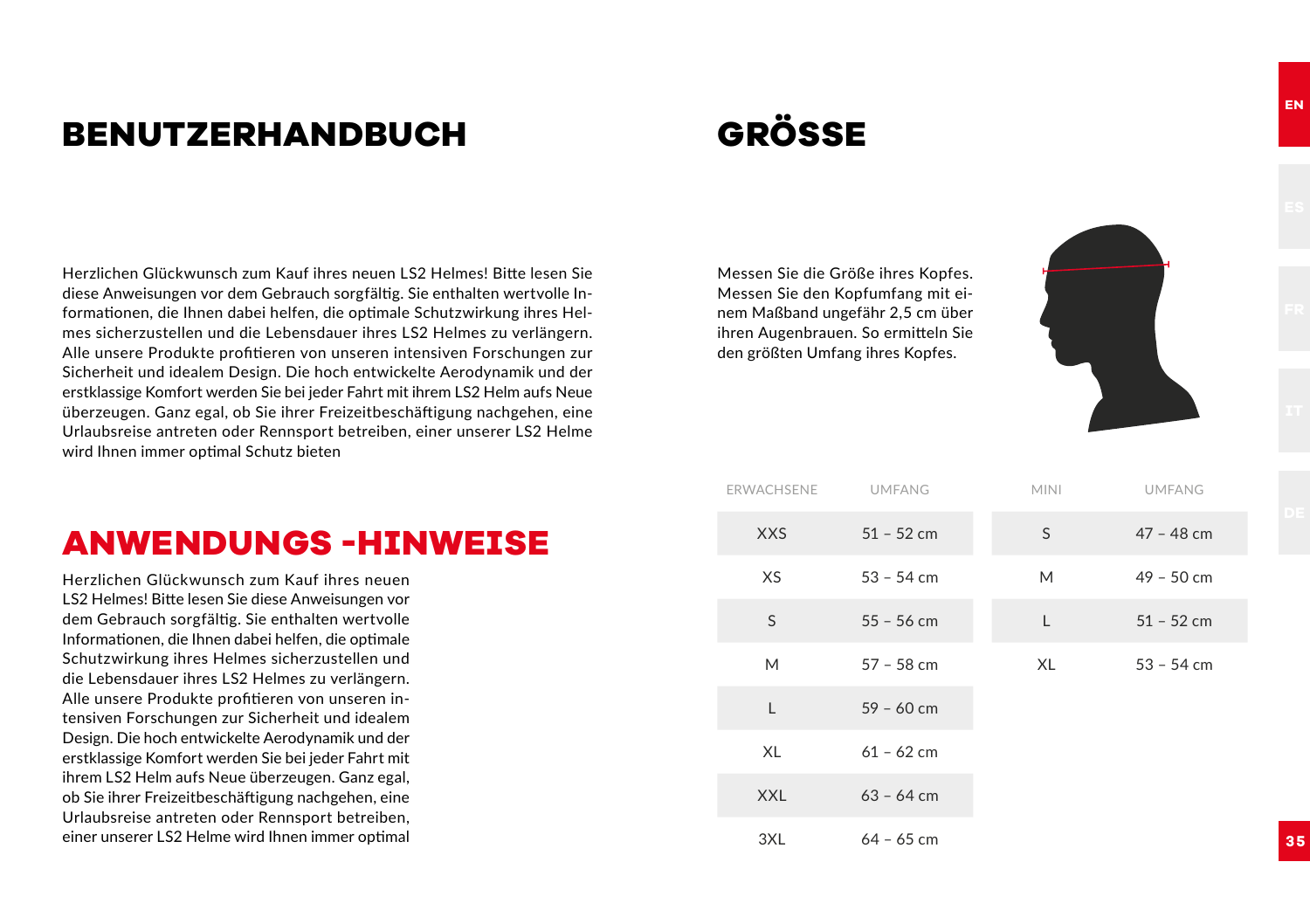# **WIE MAN DEN RICHTIGEN HELM FINDET UND IHN KO-RREKT TRÄGT**

#### **DIE RICHTIGE PASSFORM FINDEN**

 1. Messen Sie die Größe ihres Kopfes. Messen Sie den Kopfumfang mit einem Maßband ungefähr 2,5 cm über ihren Augenbrauen. So ermitteln Sie den größten Umfang ihres Kopfes.

2. Wählen Sie die Helmgröße, die ihrem Kopfumfang am nächsten kommt. Falls ihr Kopfumfang zwischen zwei Helmgrößen liegt, probieren Sie zunächst den Helm mit der kleineren Größe.

#### **DEN HELM RICHTIG ANPROBIEREN**

Benutzen Sie die Kinnriemen um die Helmöffnung ein wenig auseinander zu ziehen und ziehen Sie den Helm anschließend vorsichtig über den Kopf. Ziehen Sie bitte nur an den Kinnriemen selbst und nicht an den Polstern der Kinnriemen, diese könnten sonst reißen. Falls der Helm nicht eng sitzt, ist er zu groß für Sie. Wenn Sie noch keine Erfahrung mit Helmen haben, könnte es sein, dass sie zögern, den Helm über ihren Kopf zu ziehen, weil er sich eng anfühlt. Aber auch wenn Sie das Gefühl haben, dass es schwierig ist, den Helm anzuziehen weil er sich recht eng anfühlt, sollten Sie trotzdem die kleinstmögliche Größe probieren.

#### **PASSFORM ÜBERPRÜFEN**

Gehen Sie während der Anprobe folgende Checkliste durch, um zu überprüfen, ob der Helm die richtige Größe für Sie hat.

- 1. Dass innere Helmfutter muss überall eng an ihrem Kopf anliegen.
- 2. Auch dass Innenfutter über ihrem Kopf muss eng an ihrem Kopf anliegen.
- 3. Die Backenpolster müssen eng an ihren Backen anliegen.

4. Zwischen ihrer Stirn und dem Innenfutter des Helmes darf kein Spalt sein. Kontrollieren Sie das, indem Sie versuchen einen Finger zwischen Helm und ihre Stirn zu stecken. Das darf nicht möglich sein.

5. Packen Sie den Helm an beiden Seiten mit ihren Händen und versuchen Sie, ihn nach oben und unten und von einer zur anderen Seite zu bewegen, ohne dabei ihren Kopf mitzubewegen. Beim Bewegen des Helmes, sollten Sie deutlich spüren, wie die Haut auf ihrem Kopf bzw. in ihrem Gesicht in die entsprechende Richtung gezogen wird. Falls Sie den Helm ohne Problem auf ihrem Kopf bewegen können, ist er zu groß. Probieren Sie in diesem Fall einen kleineren Helm.

#### **VERSCHLUSSSYSTEM ÜBERPRÜFEN**

Überprüfen Sie das Verschlusssystem indem Sie folgende Schritte ausführen. 1. Ziehen Sie das Verschlusssystem so stark wie Sie können fest, ohne sich dabei Schmerzen zu verursachen. Die Enden der Bänder des Verschluss-Systemes sollten unter dem Kinn befestigt sein.

2. Mit dem befestigten Verschluss, legen Sie Ihre beide Hände auf der Rückseite des Helms und versuchen Sie sich den Helm nach vorne abzunehmen. 3. Dann legen Sie Ihre Hände auf die Vorderseite des Helms, über der Stirn, und versuchen Sie sich den Helm nach hinten abzunehmen.

4. Wenn der Helm beginnt sich in irgendeine Richtung zu bewegen, dann benutzen Sie ihn nicht. Das bedeutet, dass der Helm zu groß ist oder dass das Verschluss-System nicht enge genug ist.

**Es ist extrem wichtig, das Verschlusssystem richtig an-<br>** *zuziehen.* **Wenn das Band nicht Ihr Kinn berührt oder<br>
Schließsystem nach unten festzuziehen. Diese hedeutet dass Sie<br>
Schließsystem nach unten festzuziehen. Diese** *z u z i e h e n . W e n n d a s B a n d n i c h t I h r K i n n b e r ü h r t o d e r*   $\bullet \bullet \bullet$  zu locker ist, versuchen Sie mit den Fingerspitzen das *S c h l i e ß s y s te m n a c h u n te n fe s t z u zi e h e n . D i e s e b e d e u te t , d a s s S i e*  die Bänder nicht richtig durch die beiden Verschlussringe gezogen *haben. Versuchen Sie es erneut. Wenn Ihr Verschlusssystem lose oder locker ist, kann sich Ihr Helm durch einen Schlag lösen, so dass Ihr Kopf kein Schutz hat. Tragen Sie keinen Helm welchen Sie sich einfach vom Kopf abziehen können trotz verschlossenem Verriegelungssys tem . Die ser könnte bei einem Unfall abfliegen und schwere Verletzungen oder den Tod verursachens.*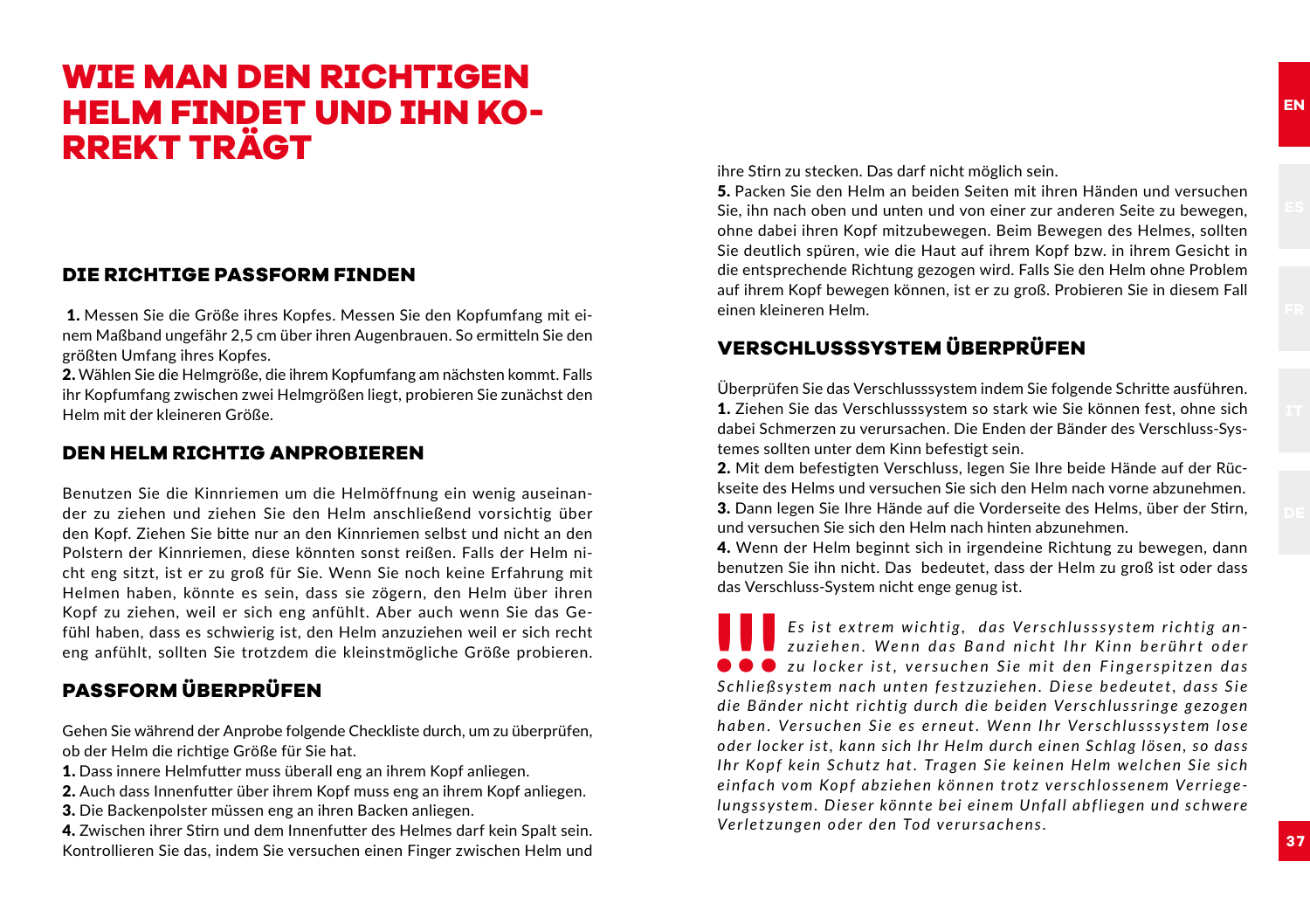# **SICHERHEITS-HINWEISE**

#### **1. KEIN HELM KANN SEINEN TRÄGER GEGEN JEDEN ERDENKLICHEN AUFPRALL BEI HOHER ODER LANG-SAMER GESCHWINDIGKEIT SCHÜTZEN**

Um jedoch die maximale Schutzwirkung zu erzielen, muss der Helm gut passen und der Kinnriemen muss korrekt unter dem Unterkiefer geschlossen sein. Der Helm sollte fest auf ihrem Kopf sitzen und Ihnen nicht die Sicht behindern. Falls Ihr Helm zu groß ist, könnte er während der Fahrt verrutschen und ihre Sicht beeinträchtigen oder bei einem Unfall von ihrem Kopf geschleudert werden. Falls ihre Sicht beeinträchtigt wird, könnte das zu einem Unfall führen. Wird der Helm von ihrem Kopf geschleudert kann er sie im Falle eines Unfalls nicht mehr schützen. Dies könnte zu schweren oder gar tödlichen Verletzungen führen.

#### **2. BENUTZEN SIE NUR EINEN HELM DER ÜBERALL AN IHREM KOPF ENG ANLIEGT UND SCHLIESSEN SIE DEN KINNGURT IMMER KORREKT**

Ziehen Sie die Helmöffnung leicht auseinander und schieben Sie den Helm anschließend auf ihren Kopf. Prüfen Sie anhand der Checkliste (Siehe oben unter Punkt 3.), ob der Helm richtig passt. Ziehen Sie nur an den Kinnriemen selbst, nicht an den Polstern der Kinnriemen, diese könnten sonst beschädigt werden. Falls der Helm nicht eng sitzt, ist er zu groß für Sie. Um den Doppel D-Ring Verschluss ihres Helmes zu schließen, fädeln sie den Kinnriemen wie auf den Bildern gezeigt ein. Im Anschluss ziehen Sie den Kinnriemen soweit stramm, dass er eng an ihrem Hals anliegt. Um den Schnellverschluss korrekt zu schließen, führen Sie die Gurtschloss-Zunge soweit in den Spalt des Gurtschlosses ein, bis sie deutlich hörbar einrastet. Ziehen Sie den Kinnriemen stramm und verstauen Sie das lose Ende in der Halterung. Bei lockerem Kinnriemen könnte die Wucht eines Aufpralls den Helm von ihrem Kopf schleudern.

In diesem Fall wäre ihr Kopf ungeschützt. Dies könnte zu schweren oder gar tödlichen Verletzungen führen.

#### **3. HELME WURDEN ENTWICKELT UND PRODUZIERT, UM ZU HELFEN EINEN AUFPRALL ABZUFANGEN. NA-CHDEM IHR HELM SIE BEI EINEM AUFPRALL GES-CHÜTZT HAT, MÜSSEN SIE SICH EINEN NEUEN HELM BESORGEN**

Ihr Helm wurde konstruiert, um die Aufprallenergie bei einem Sturz auf eine große Fläche zu verteilen und diese möglichst effektiv abzubauen. Auch wenn ihr Helm nach einem Sturz oder einem Aufprall von außen unbeschädigt aussieht, ist er danach nicht mehr zu gebrauchen. Das Innenleben des Helmes wird bei einem Aufprall komprimiert. Nachdem dies geschehen ist, kann der Helm keine weitere Aufprallenergie mehr abbauen und ist damit funktionslos. Es kann sein, dass Ihr Helm so aussieht wie vor dem Sturz, aber er wird Ihnen keine Sicherheit mehr bieten können. Falls Sie irgendwelche Zweifel an der Unversehrtheit ihres Helmes haben, zum Beispiel nachdem er Ihnen auf den Boden gefallen ist, oder von irgendetwas getroffen wurde, konsultieren Sie ihren LS2-Händler, bevor Sie den Helm weiter benutzen.

#### **4. REINIGEN SIE IHREN HELM VORSICHTIG**

Benutzen Sie niemals Salzwasser, Benzin, Waschbenzin, Glasreiniger oder andere Lösungsmittel. Ihr Helm könnte von diesen Chemikalien ernsthaft beschädigt werden, ohne dass man es von außen erkennen könnte. Ein Helm, der durch scharfe Reinigungsmittel oder Lösungsmittel zerstört oder beschädigt wurde, könnte bei einem Unfall keinen Schutz bieten. Dadurch könnte es zu ernsthaften oder sogar tödlichen Verletzungen kommen. Benutzen Sie 5 bis 6 Tropfen milde Seife, aufgelöst in einem viertel Liter warmem Wasser, um ihren Helm zu reinigen. Verwenden Sie dabei ein weiches Tuch und reiben sie den Helm im Anschluss mit einem trockenen weichen Tuch wieder trocken.

#### **5. NEHMEN SIE NIEMALS VERÄNDERUNG AN IHREM HELM VOR**

Es ist extrem gefährlich Löcher in ihren Helm zu bohren oder die Schale bzw. die Innenschale des Helmes abzuschneiden oder zu beschädigen. Veränderungen jeglicher Art würden ihren Helm extrem schädigen. Ebenso würden Veränderungen am Befestigungs-System bzw. den Kinnriemen zu einer extremen Ge-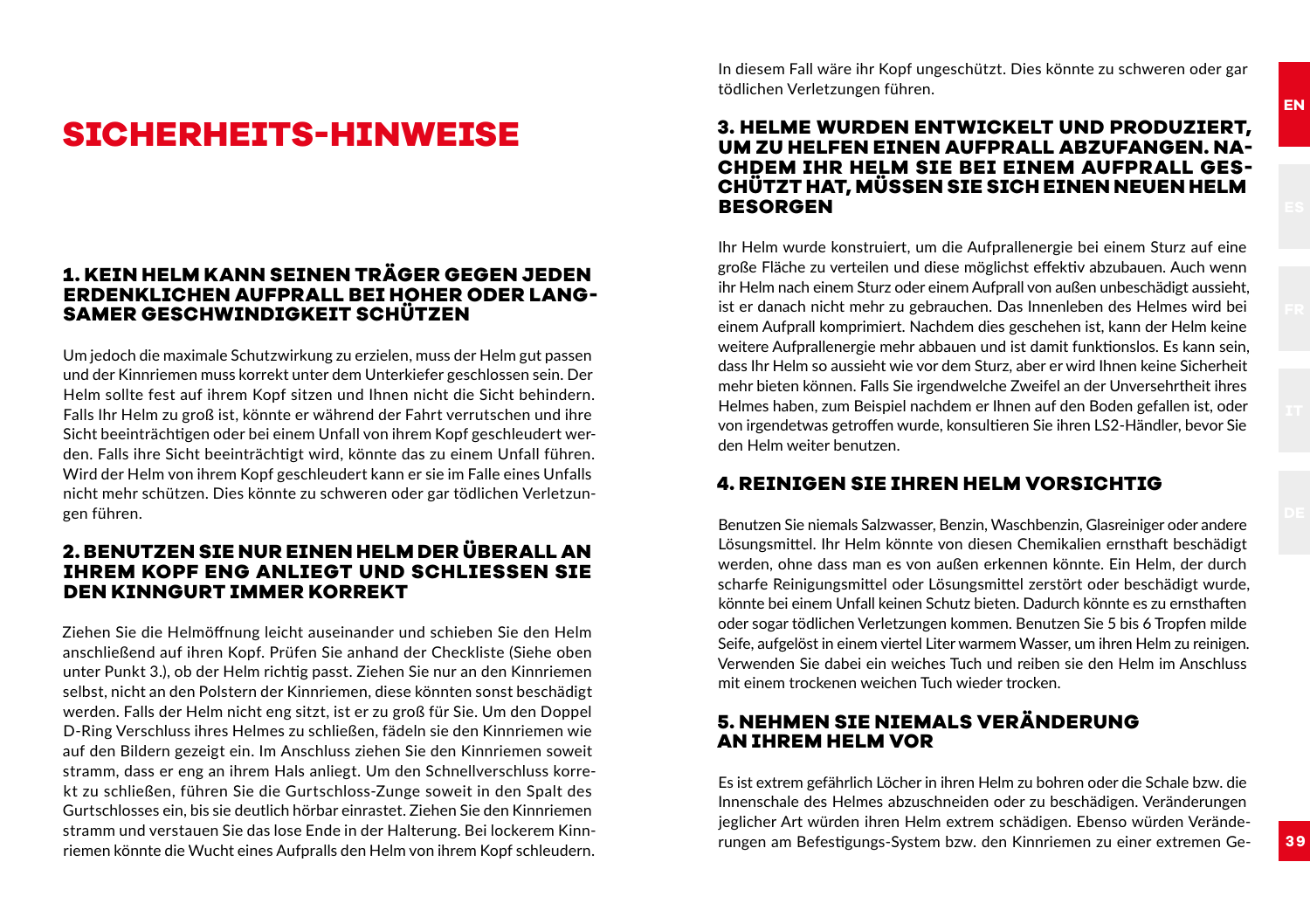fährdung, denn sie würden geschwächt und könnten bei einem Aufprall reißen. Das Entfernen von Teilen wie dem Mundschutz oder dem Kantenschutz am Gesichtsausschnitt, könnte scharfkantige Teile freilegen, die sie im Falle eines Unfalls verletzen könnten. Benutzen Sie nur zugelassen LS2-Originalteile und Schrauben um Visiere oder andere Teile zu ersetzen. Ein modifizierter und damit geschwächter Helm kann keine Schutzwirkung leisten.

#### **6. BEHANDELN SIE IHREN HELM VORSICHTIG**

Fahren Sie nie mit einem am Motorrad befestigten Helm. Hängen Sie den Helm nie an unsichere Befestigungen wie Lenker oder Spiegel. Setzen Sie sich nicht auf ihren Helm und lassen Sie ihn niemals fallen. Außerdem sollten Sie die Innenseite des Helmes keiner direkten Sonneneinstrahlung aussetzen und den Helm vor Temperaturen über 50° Celsius (wie zum Beispiel auf Heizkörpern) schützen. Vermeiden Sie das Verwenden von Insektensprays (wie zum Beispiel "naphtalene") in der Nähe des Helmes. Fehlbehandlungen ihres Helmes führen dazu, dass die Helmschale oder der energieabsorbierende Innenaufbau ihres Helmes beschädigt werden. Dadurch könnte die Schutzwirkung des Helmes bei einem Unfall verringert werden oder ganz verloren gehen.

#### **7. ÜBERPRÜFEN SIE IHREN HELM VOR JEDER FAHRT**

7.1. Überprüfen Sie ob die Befestigungsschrauben von Helmschild und Visier fest sitzen und ziehen Sie sie gegebenenfalls nach.

7.2. Plastikteile unterliegen einer Alterung. Nach einem Zeitraum von ca. 5 Jahren könnte es sein, dass sie ihre Funktion nicht mehr erfüllen können. Falls Sie bei irgendeinem Bauteil ihres Helmes starken Verschleiß feststellen können, tauschen Sie das betroffene Bauteil aus oder besorgen Sie sich einen neuen Helm. Falls sich Verschleißteile während der Fahrt lösen, könnte das ihre Sicht behindern oder blockieren. Dies könnte zu einem Unfall und folglich zu schweren oder gar tödlichen Verletzungen führen.

7.3. Überprüfen Sie die korrekte Funktion des Verschlusssystems

7.4. Stellen Sie sicher das alle Teile des herausnehmbaren Innenfutters und die Backenpolster korrekt eingebaut sind, bevor sie den Helm verwenden.

#### **8. HALTEN SIE DAS HELMVISIER IN GUTEM ZUSTAND**

Falls ihr Visier zu stark verkratzt oder blind ist, ersetzen Sie es durch ein neues. Eine beeinträchtigte Sicht führt zu Unfällen. Reinigen Sie das Helmvisier mit mildem Seifenwasser, spülen Sie es gründlich mit klarem Wasser ab und trocknen Sie es sorgfältig mit einem weichen, trockenen Tuch. Benutzen Sie niemals Benzin, Waschbenzin, Glasreiniger oder andere Lösungsmittel. Kleben Sie keine Aufkleber oder Klebeband auf das Visier, die enthaltenen Lösungsmittel könnten das Visier beschädigen. Fahren Sie nicht mit einem dunklen oder stark verschmutzten bzw. verkratzten Visier. Eine behinderte Sicht kann zu Unfällen und folglich zu schweren oder sogar tödlichen Verletzungen führen.

#### **9. LACKIEREN SIE IHREN HELM NICHT**

Wir raten Ihnen von einer Neulackierung ihres Helmes ab, denn Farbe und Verdünner können ihren Helm beschädigen. Ein Helm, der durch Wirkstoffe aus der Farbe oder Verdünner beschädigt wurde, könnte im Falle eines Unfalles keinen Schutz leisten. Dies könnte zu schweren oder gar tödlichen Verletzungen führen. Falls Sie ihren Helm lackieren müssen, kontaktieren Sie bitte ihren LS2-Händler.

#### **10. BEDENKEN SIE: EIN HELM KANN WICHTIGE GERÄUSCHE UND EINDRÜCKE AUS IHRER UMGE-BUNG DÄMPFEN ODER BLOCKIEREN**

Wenn Sie einen Helm tragen, speziell bei einem geschlossenen Integral- Helm, sind Sie in der Wahrnehmung ihrer Umgebung eingeschränkt. Wetteränderungen könnten Sie unvorbereitet treffen. Zum Beispiel könnten plötzliche Schauer oder Temperaturunterschiede, wenn Sie zum Beispiel in einen Tunnel hinein oder heraus fahren, dazu führen, dass sie bei nicht geschlossenem Visier in ihrer Sicht beeinträchtigt werden. Fahren Sie nicht mit einem beschlagenen Visier. Beim Tragen eines Helmes ist die Wahrnehmung anderer Verkehrsteilnehmer und Geräusche eingeschränkt, ganz speziell bei hohen Geschwindigkeiten. Machen Sie sich bewusst, wie ihr Helm ihre Wahrnehmung beeinflusst und passen Sie ihren Fahrstil entsprechend an.